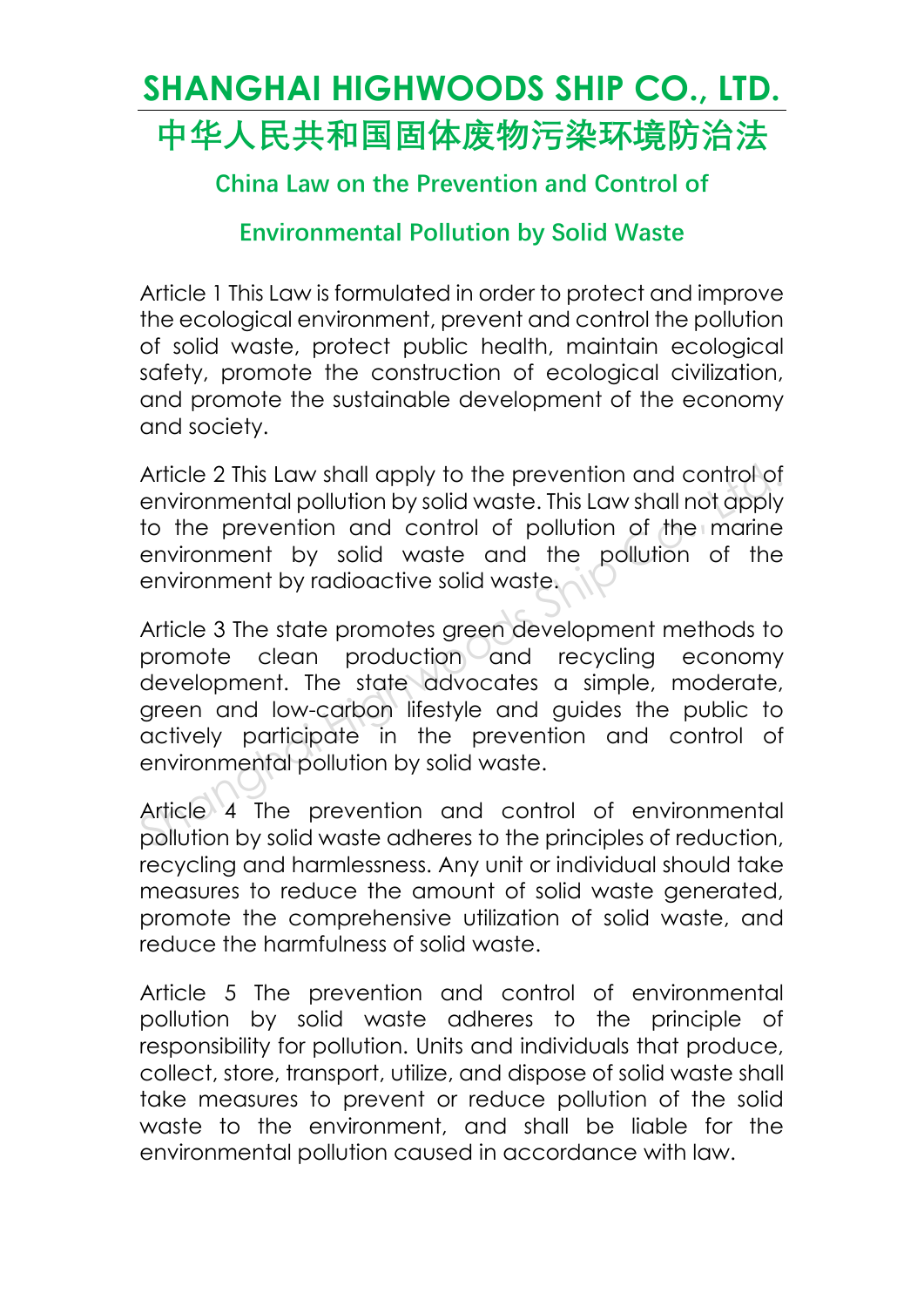Article 6 The state implements a domestic waste category system. The category of domestic waste adheres to the principles of government promotion, participation of all people, urban-rural co-ordination, adaptation to local conditions, and simplicity.

Article 7 The local governments at all levels are responsible for the prevention and control of environmental pollution by solid wastes in their administrative areas. The state implements a responsibility system and assessment system for the prevention and control of environmental pollution by solid waste, and incorporates the completion of the prevention and control of environmental pollution by solid waste into the content of assessment and evaluation.

Article 8 The government of the People's Government shall strengthen the leadership, organization, coordination, and supervision of the management of solid waste-polluted environment, and urge relevant departments to be legally included in the supervision and management duties of solid waste-polluted environment. disessment and evaluation.<br>
Article 8 The government of the People's Government shall<br>
strengthen the leadership, organization, coordination, and<br>
supervision of the management of solid waste-polluted<br>
environment, and urg

Provinces, autonomous regions, and municipalities directly under the Central Government may negotiate to establish a joint prevention and control mechanism for the environmental pollution of solid wastes across administrative regions, and coordinate overall planning, facility construction, and solid waste transfer.

Article 9 MEE implements unified supervision and management of the prevention and control of environmental pollution by solid waste nationwide. The State Council's development and reform, industry and information, natural resources, housing urban and rural construction, transportation, agriculture, commerce, health, and customs are responsible for the supervision and management of the prevention and control of solid waste pollution within their respective responsibilities.

The MEE with local government implements unified supervision and management of the prevention and control of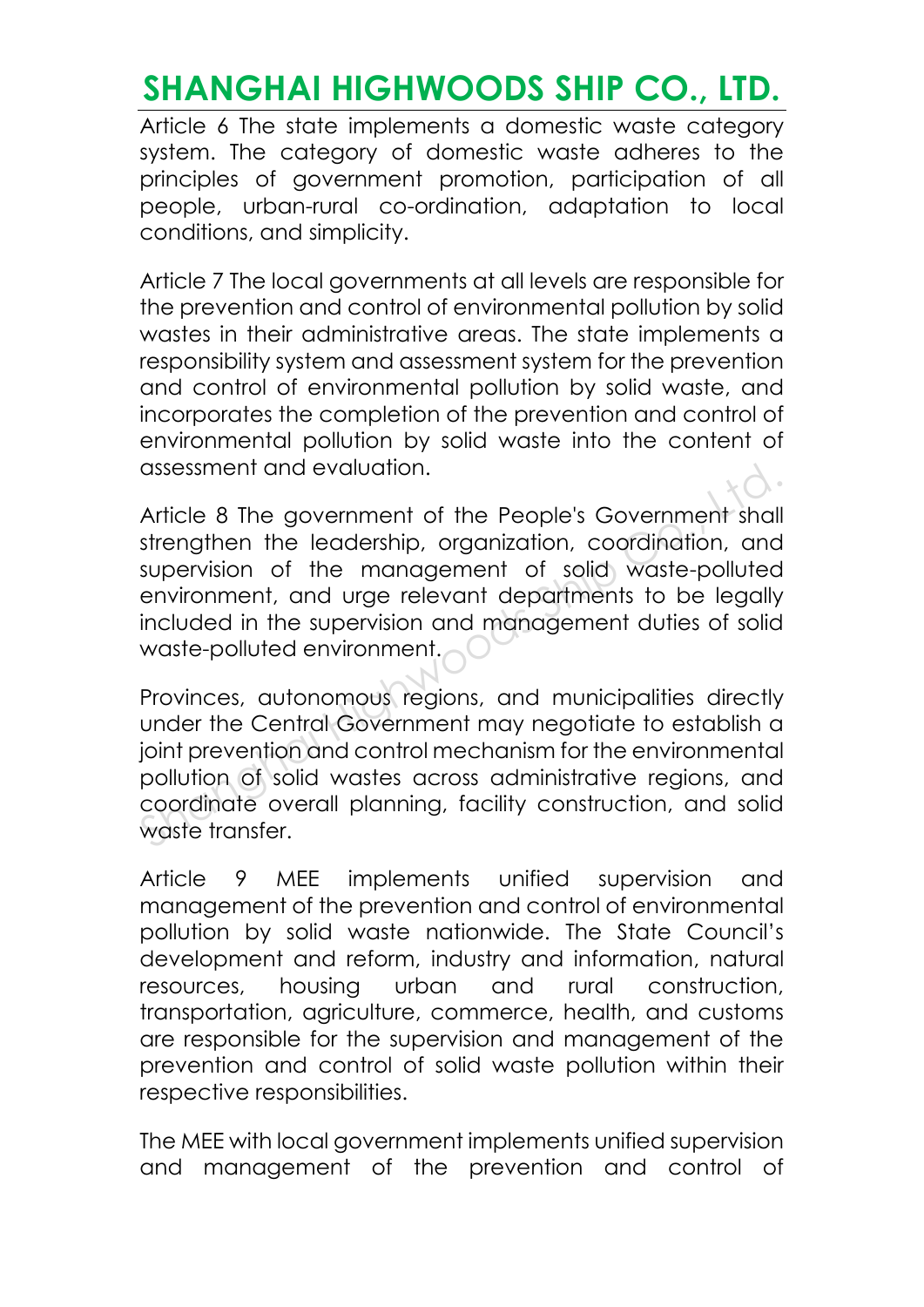environmental pollution by solid wastes in its covered area. The local government development and reform, industry and information technology, natural resources, housing urban and rural construction, transportation, agriculture and rural areas, commerce, health and other competent departments are responsible for the supervision and management of the prevention and control of solid waste pollution environment within their respective responsibilities.

Article 13 The government at or above the county level shall incorporate the prevention and control of environmental pollution by solid waste into the national economic and social development plan and ecological environmental protection plan, and take effective measures to reduce the amount of solid waste generated, promote the comprehensive utilization of solid waste, and reduce solids The hazardous nature of waste minimizes the amount of solid waste landfilled.

Article 14 MEE shall, together with the relevant departments of the State Council, formulate solid waste identification standards, identification procedures and national solid waste pollution prevention and control technical standards in accordance with national environmental quality standards and national economic and technical conditions. plan, and take ettective measures to reduce the amount of solid waste generated, promote the comprehensive utilization of solid waste, and reduce solids The hazardous nature of waste minimizes the amount of solid waste lan

Article 15 The competent department of standardization of the State Council shall, in conjunction with the competent departments of development and reform of the State Council, industry and information technology, ecological environment, agriculture and rural areas, formulate standards for the comprehensive utilization of solid waste.

The comprehensive utilization of solid waste shall comply with laws and regulations of ecological environment and comply with the technical standards for the prevention and control of environmental pollution by solid waste. The use of solid waste comprehensive utilization products shall meet the purposes and standards prescribed by the state.

Article 16 The State Council department in charge of ecology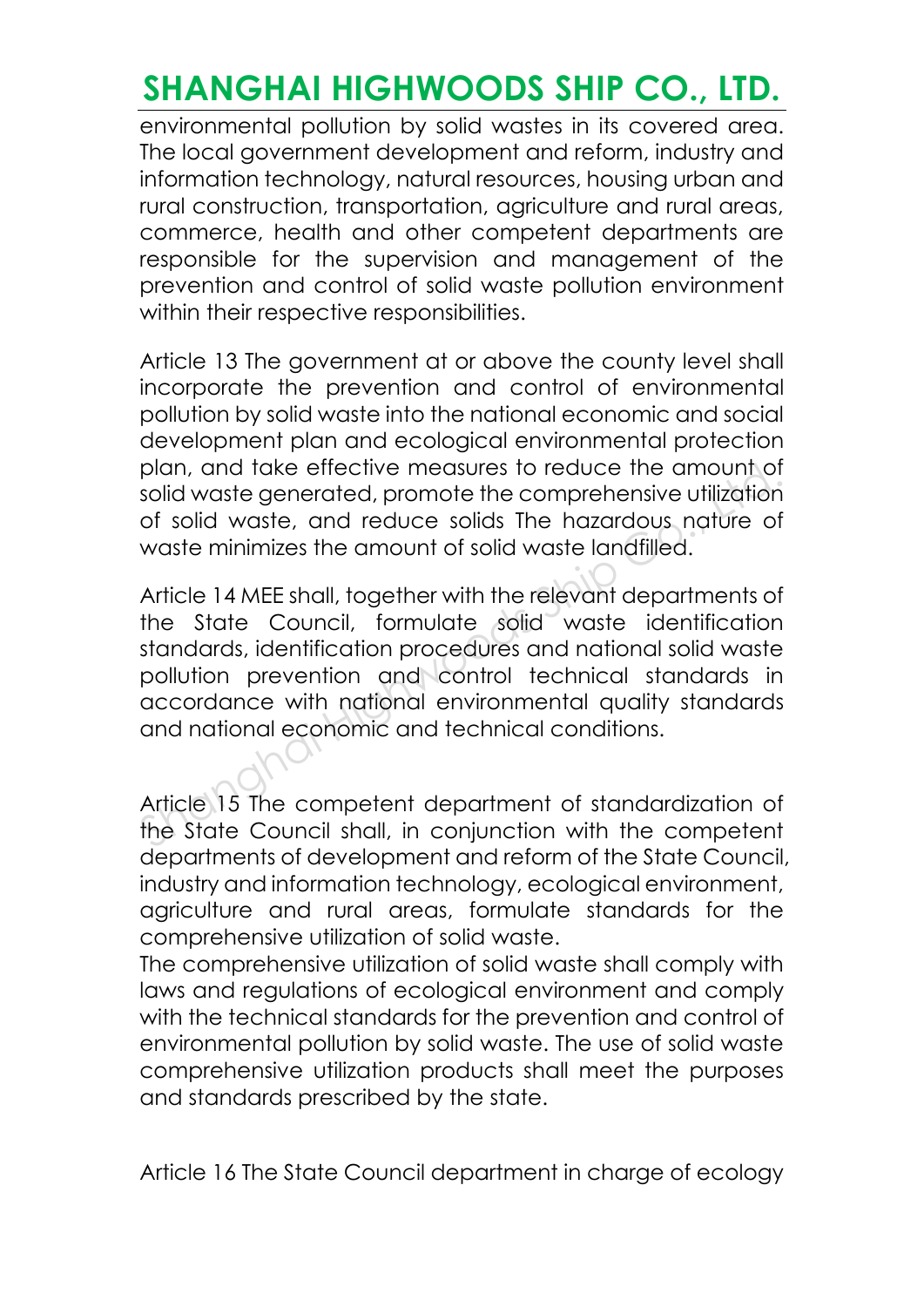and environment shall establish a national information platform for the prevention and control of environmental pollution by solid wastes and other solid wastes in conjunction with the relevant departments of the State Council, and promote the whole process monitoring and information tracing of solid waste collection, transfer and disposal.

Article 17 Construction projects that generate, store, utilize, and dispose of solid wastes shall carry out environmental impact assessments in accordance with the law, and abide by the national regulations on environmental protection management of construction projects.

Article 19 Units and other producers and operators that collect, store, transport, utilize, and dispose of solid waste shall strengthen the management and maintenance of relevant facilities, equipment, and sites to ensure their working condition and normal usage.

Article 20 Units and other producers and operators that produce, collect, store, transport, utilize, and dispose of solid waste shall take measures to prevent scattering, loss, leakage, or other environmental pollution prevention, and shall not dump or stack or discard or leave solid waste without authorization. Article 19 Units and other producers and operators that collect<br>store, transport, utilize, and dispose of solid waste shall<br>strengthen the management and maintenance of relevant<br>facilities, equipment, and sites to ensure t

It is forbidden for any unit or individual to dump, stack or store solid waste into rivers, lakes, canals, channels, reservoirs and their beaches and bank slopes below the highest water level and other places prescribed by laws and regulations.

Article 21 In the ecological protection bottom line greg. permanent basic farmland concentration area and other areas requiring special protection, it is forbidden for the centralized storage, utilization and disposal of industrial solid waste and hazardous waste.

Article 22 The act of transferring solid waste for storage and disposal across administrative areas shall apply to the local government. The transferring unit shall transfer the solid waste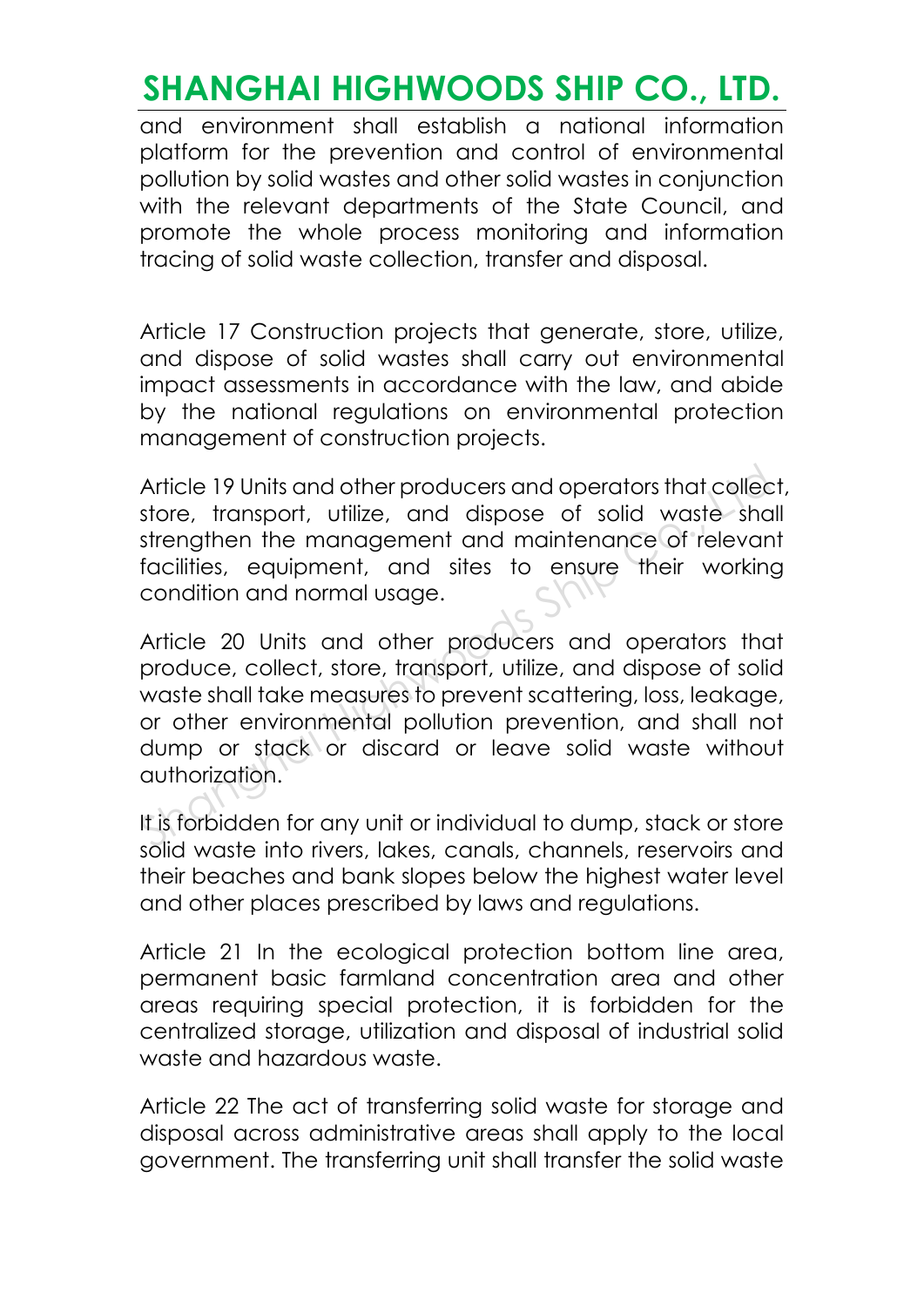within the prescribed time limit after approval, and it shall not be transferred without approval.

Article 23 Solid wastes outside the People's Republic of China are prohibited from entering the country for dumping, stacking, and disposal.

Article 24 The state shall gradually stop the import of solid wastes, which shall be organized and implemented by the competent authorities such as MEE and CUSTOMS.

Article 25 When the customs suspects that the imported goods are solid waste, it may entrust a professional institution to carry out attribute identification and manage it according to the law according to the identification conclusion.

Article 26 MEE and other departments in charge of the supervision and management of environmental pollution prevention and control of solid wastes shall have the right within the scope of their respective duties to units and other production units engaged in activities such as production, collection, storage, transportation, utilization, and disposal of solid wastes. The operator conducts an on-site inspection. The person being inspected should truthfully report the situation and provide necessary information. To conduct on-site inspections, measures such as on-site monitoring, collecting samples, consulting or copying materials related to the prevention and control of environmental pollution by solid waste can be taken. Inspectors should present their IDs when conducting on-site inspections. The business secrets learned during the on-site inspection shall be kept confidential. Solid water and other departmental management of the supervision.<br>Article 26 MEE and other departments in charge of the supervision and management of environmental pollution<br>prevention and control of solid wastes shall hav

Article 27 Under one of the following circumstances, MEE and other departments with responsibility for the supervision and management of environmental pollution prevention and control of solid wastes may seal and detain illegal facilities, equipment, places, tools, and articles:

(1) The evidence may be lost, concealed or illegally transferred;

(2) Cause or may cause serious environmental pollution.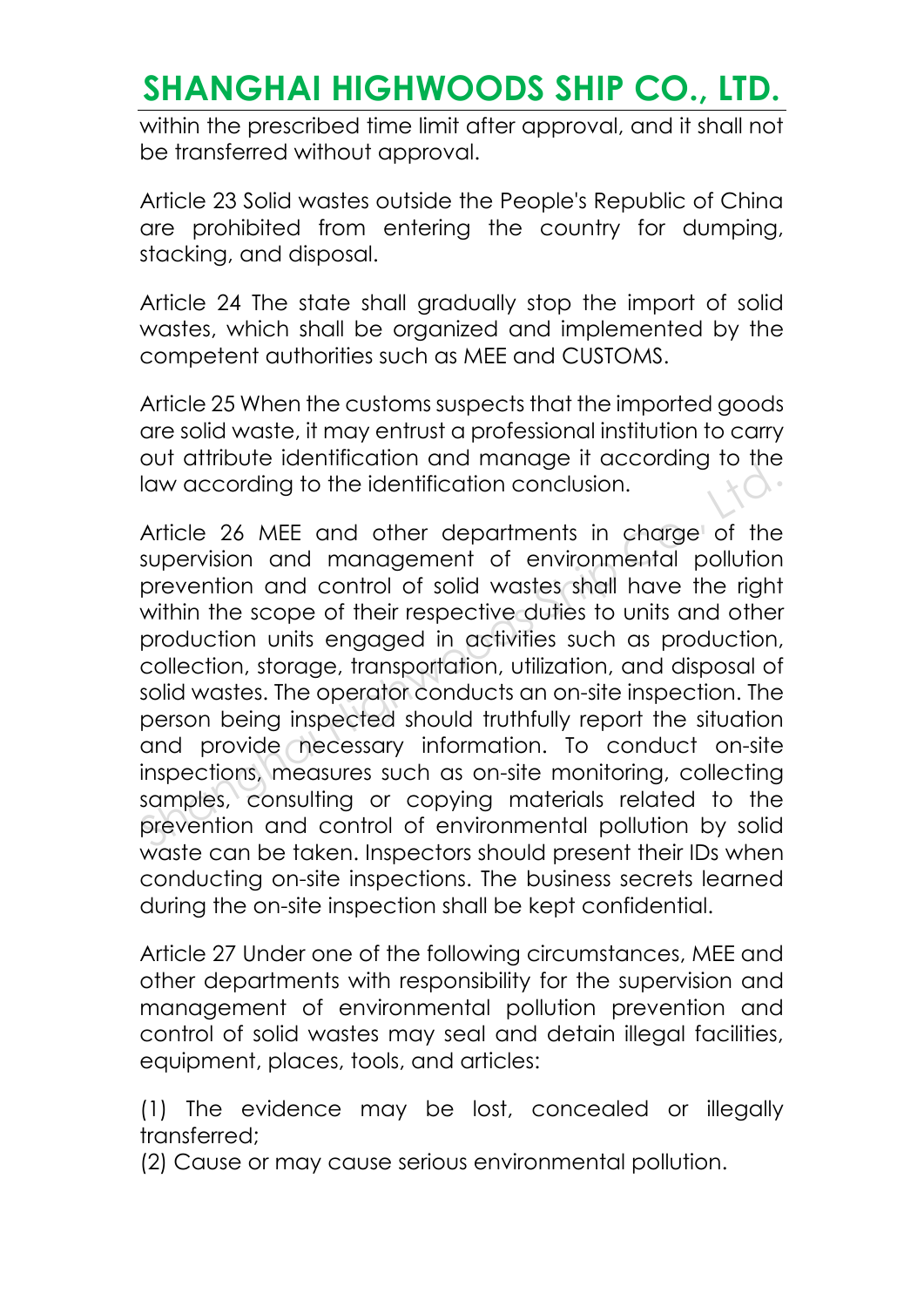Article 28 MEE shall establish a credit record system for units that produce, collect, store, transport, utilize, and dispose of solid wastes and other producers and operators in conjunction with relevant departments, and incorporate relevant credit records into the national credit information sharing platform.

Article 29 Local government shall regularly announce to the society the types, production, disposal capacity, utilization and disposal status of solid waste, etc. information.

Units that produce, collect, store, transport, utilize, and dispose of solid wastes shall promptly disclose information on the prevention and control of environmental pollution by solid wastes in accordance with law and actively accept social supervision. Units that use and dispose of solid waste shall open facilities and sites to the public in accordance with law to increase public awareness and participation in environmental protection. or solid wastes shall profiliply disclose immutation on the<br>prevention and control of environmental pollution by solid<br>wastes in accordance with law and actively accept social<br>supervision. Units that use and dispose of sol

Article 31 Any unit or individual shall have the right to report to the unit or individual that caused solid waste to pollute the environment.

The department that receives the report shall promptly handle it and keep confidential of the relevant information; if report under real name and verified, it shall be rewarded.

If the whistleblower reports the unit he is working for, the unit may not retaliate against the whistleblower by rescission, change of labor contract or other methods.

Article 32 The State Council organizes the promotion of advanced production techniques and equipment for preventing and controlling pollution by industrial solid waste.

Article 36 Production units of industrial solid waste shall establish a responsibility system for the prevention and control of environmental pollution by waste, establish waste management accounts, faithfully record information on the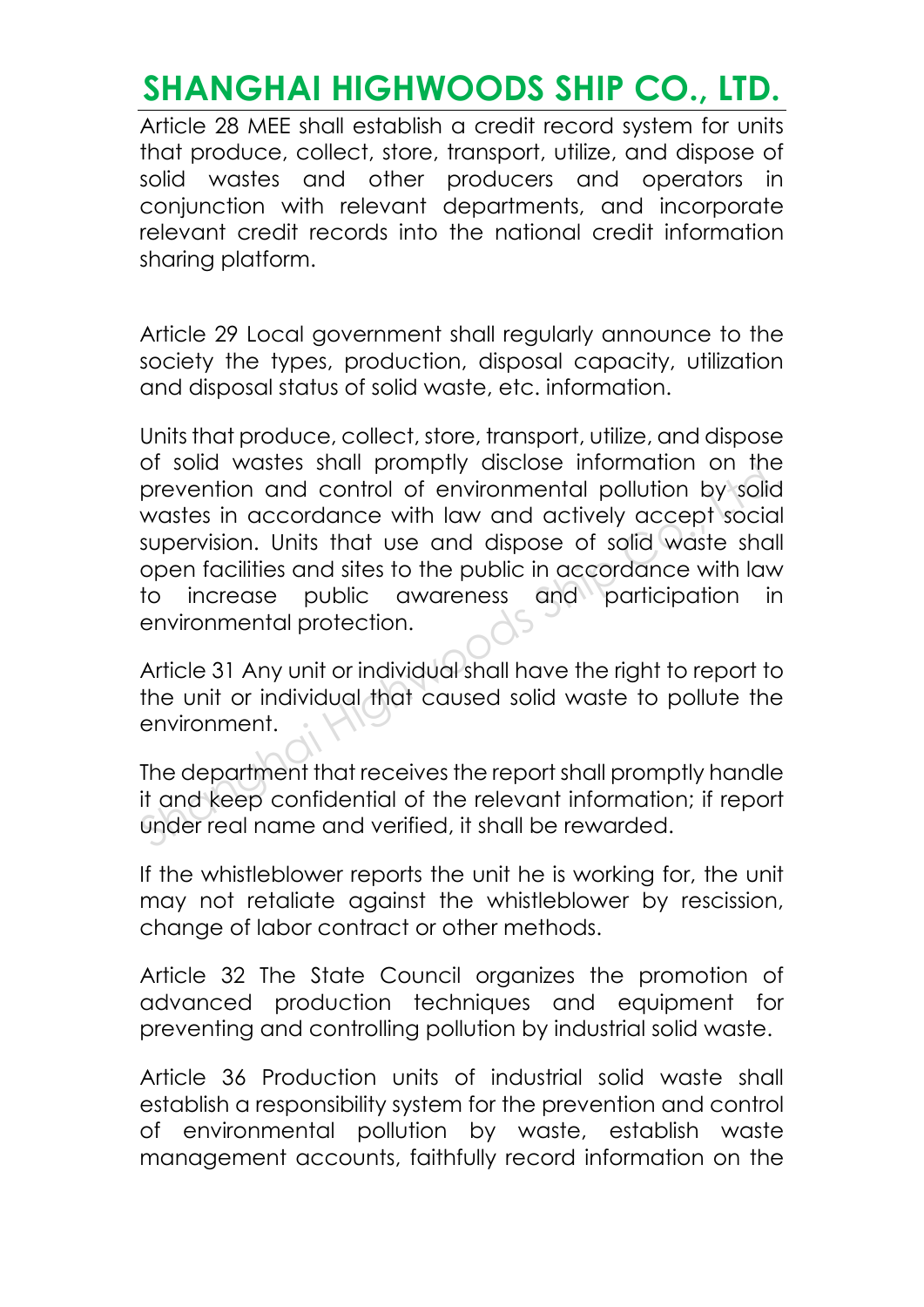types, quantities, flow directions, storage, utilization, and disposal of waste generated, and adopt measures to prevent and control environmental pollution. Measures. It is forbidden to put industrial solid waste into domestic garbage collection facilities.

Article 37 When a waste-generating unit entrusts others to transport, use or dispose of solid waste, it shall verify the principal qualifications and technical capabilities of the trustee, sign a written contract according to law, and stipulate the pollution prevention requirements in the contract.

The contractor shall transport, use and dispose of industrial solid wastes, and shall fulfill the pollution prevention and control requirements in accordance with the provisions of relevant laws and regulations and the contract, and notify the unit that produced the industrial solid wastes about the result of transportation, utilization and disposal.

Units producing industrial solid waste that violate the provisions of the first paragraph of this article shall not only be punished in accordance with the provisions of relevant laws and regulations, but shall also bear joint and several liability with the trustee that causes environmental pollution. Shid wastes, and shall foll in the pollotion prevention and control requirements in accordance with the provisions of relevant laws and regulations and the contract, and notify the unit that produced the industrial solid w

Article 39 Units that produce industrial solid waste shall obtain a waste discharge permit. The specific measures and implementation procedures for permits to discharge waste shall be prescribed by the State Council.

Article 40 Units that produce industrial solid waste shall use industrial solid waste according to economic and technical conditions; if it is temporarily unused or cannot be used, it shall construct storage facilities and places in accordance with the regulations of the competent department of the State Council, such as the ecological environment, for safe classification Store or take harmless disposal measures. Storage measures for industrial solid waste shall comply with national environmental protection standards.

Article 41 If an unit producing industrial solid waste terminates, it shall take pollution prevention and control measures for the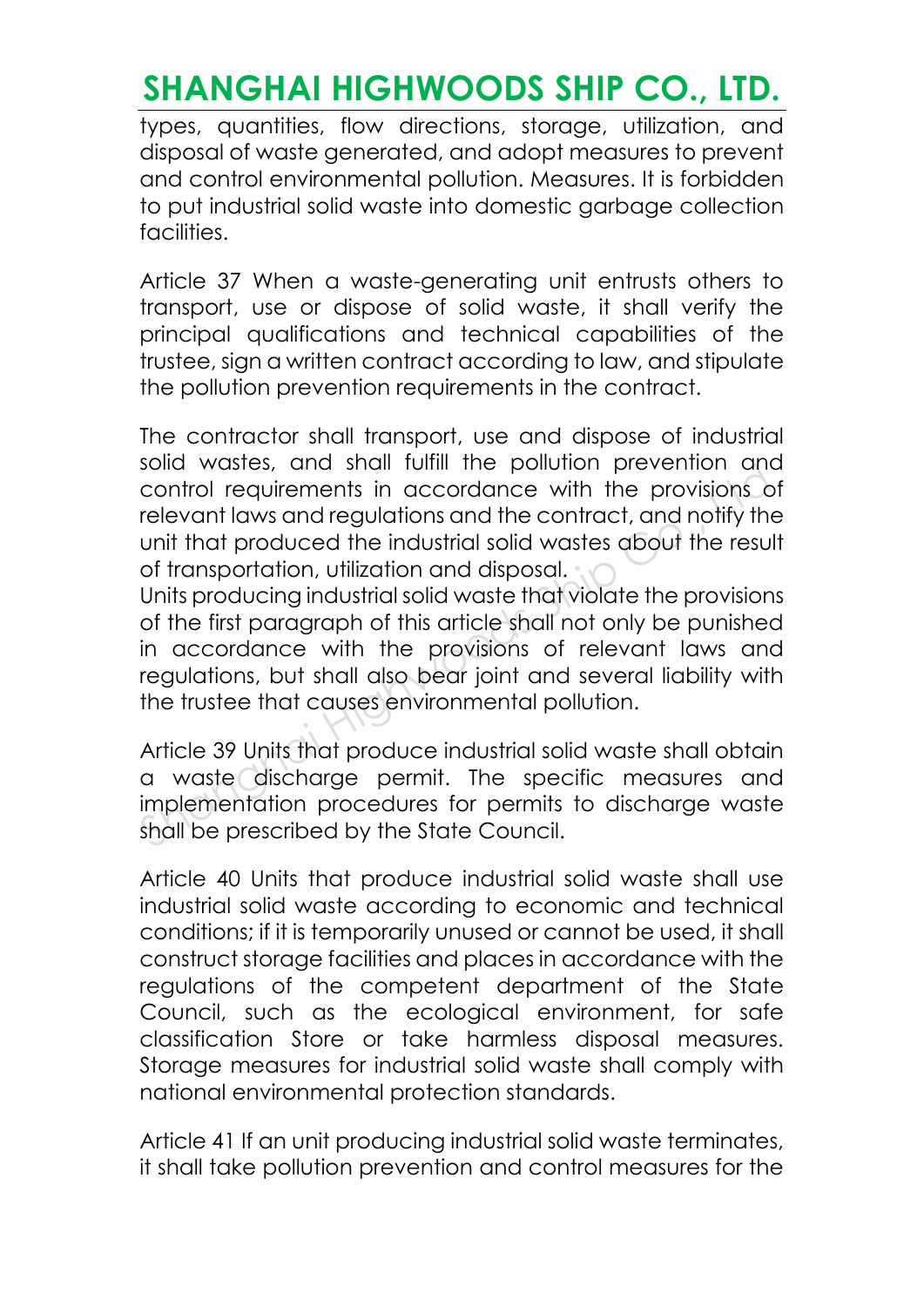storage and disposal facilities and places of industrial solid waste before termination, and properly dispose of unprocessed industrial solid waste to prevent environmental pollution.

If the unit of producing industrial solid waste changes, the changed unit shall, in accordance with the relevant environmental protection regulations of the state, safely dispose of the undisposable industrial solid waste and its storage and disposal facilities or sites or take effective measures to ensure the facilities and sites safe operation. Before the change, the parties concerned agree otherwise on the pollution prevention and control responsibilities of industrial solid waste and its storage and disposal facilities and places; however, the parties shall not be exempted from the pollution prevention and control obligations of the parties.

Article 42 Mining enterprises shall adopt scientific mining methods and beneficiation processes to reduce the production and storage of mining solid wastes such as tailings, coal gangue and waste rock.

Article 43 Local governments shall expedite the establishment of a household waste management system for classified release, collection, transportation and treatment, so as to achieve effective coverage of domestic waste classification system. Local governments establish a coordination mechanism for the classification of domestic waste, and strenathen and coordinate the building of domestic waste classification management capacity. The Government and its relevant departments have been established to organize the promotion of domestic waste classification, educate and guide the public to develop household waste classification habits, and supervise and guide domestic waste classification. industrial solid waste and its storage and alsposal facilities and<br>places; however, the parties shall not be exempted from the<br>pollution prevention and control obligations of the parties.<br>Article 42 Mining enterprises shal

Article 44 Local government shall systematically improve the fuel structure, develop clean energy, and reduce the amount of solid waste such as fuel waste residue. Local government should strengthen the management of product production and circulation processes, avoid excessive packaging, organize clean vegetables to market, and reduce the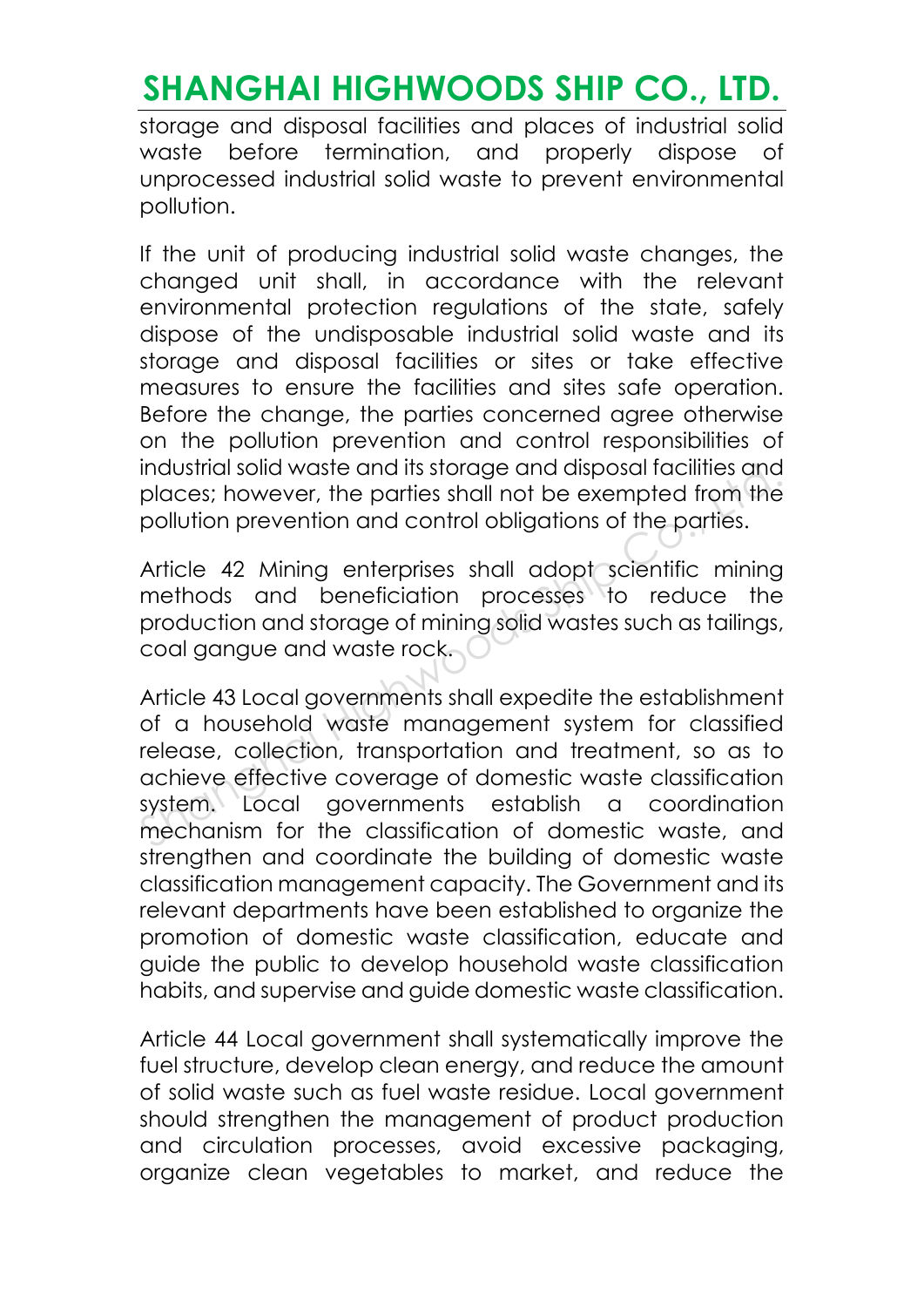amount of domestic waste generated.

Article 45 Local government shall make overall arrangements for the construction of domestic garbage collection, transportation and treatment facilities, determine the facility site, improve the comprehensive utilization and harmless disposal of domestic garbage, and promote the industrialization of domestic garbage collection and treatment Development, and gradually establish and improve a social service system for the prevention and control of environmental pollution by domestic waste. Local governments should make overall plans, reasonably arrange outlets for sorting, sorting, and packing, and promote the recycling of domestic garbage.

Article 46 Local governments shall strengthen the prevention and control of environmental pollution by garbage, and protect and improve the environment. The state encourages the reduction of domestic waste at the source. junctions, densely populated areas, and other places with conditions should establish an integrated domestic waste management system; other areas should actively explore a domestic waste management model, adapt local conditions, and use or properly dispose of domestic waste nearby. outlets for sorting, sorting, and packing, and promote the<br>recycling of domestic garbage.<br>Article 46 Local governments shall strengthen the prevention<br>and control of environmental pollution by garbage, and<br>protect and impr

Article 47 The government shall formulate the construction and operation specifications for the facilities, places for cleaning, collecting, storing, transporting and disposing of household garbage, issue guidance catalogues for the classification of household garbage, and strengthen supervision and management.

Article 48 The government shall organize the cleaning, collection, transportation and treatment of domestic garbage, and may choose qualified units to engage in the cleaning, collection, transportation and treatment of domestic garbage by means of bidding.

Article 49 Units, families and individuals that produce garbage shall perform their obligations of reducing the amount of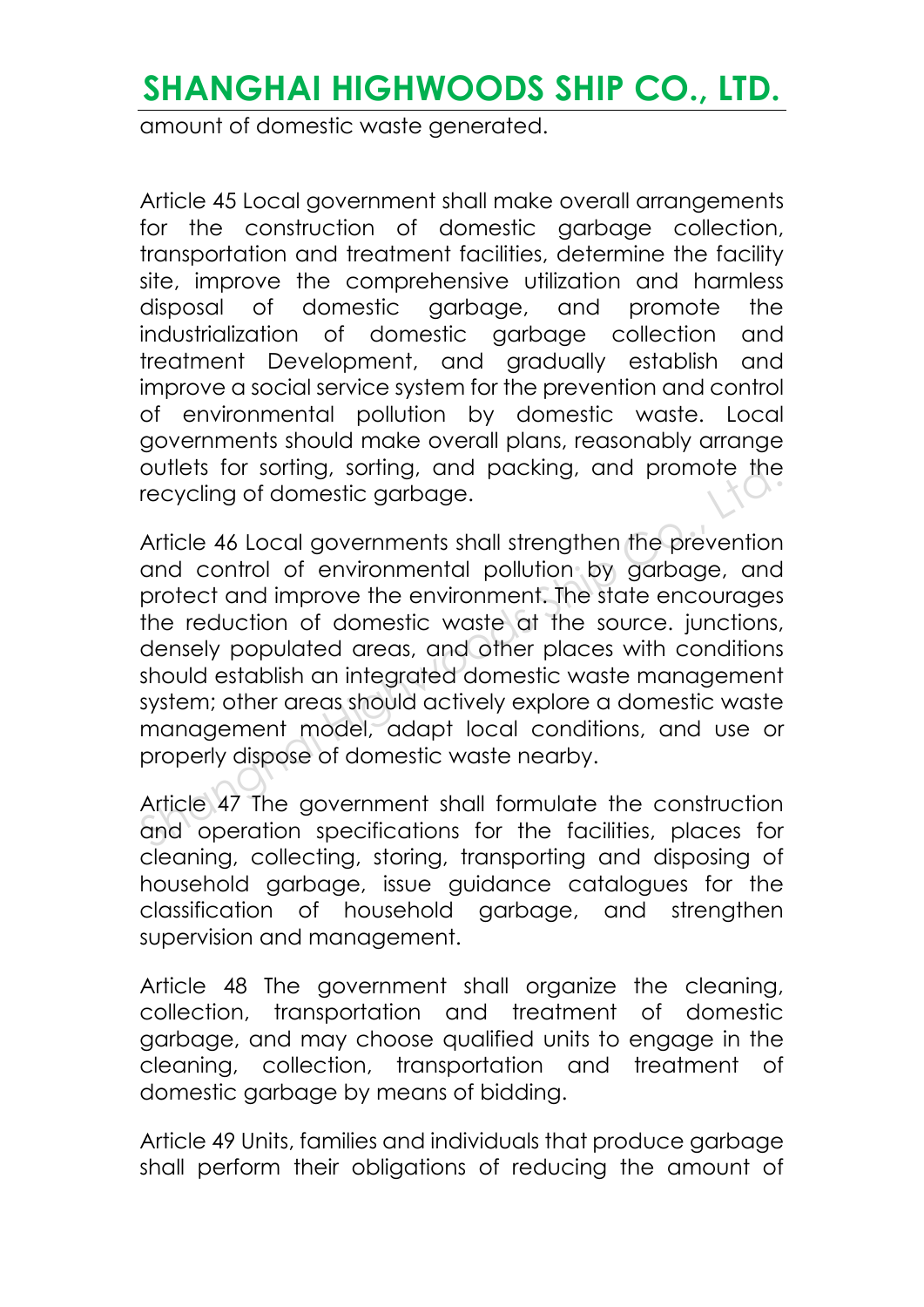garbage at the source and putting them in categories, and bear the responsibility of producers of garbage. Any unit or individual shall put garbage into designated places according to law. It is forbidden to dump, throw, pile or burn domestic garbage at will. The domestic garbage that has been sorted and put in place shall be collected, transported and treated in categories according to regulations.

Article 50 The cleaning, collection, transportation, and disposal of domestic garbage shall comply with the national regulations on environmental protection and environmental sanitation management to prevent environmental pollution. Hazardous garbage that is classified and collected from domestic garbage and belongs to hazardous waste shall be managed as hazardous waste.

Article 51 Business units engaged in public transportation shall clean up and collect domestic garbage generated during transportation in a timely manner.

Article 53 Units engaged in the development of new areas, the reconstruction of old areas, the development and construction of residential quarters, the construction of villages and towns, as well as management units of public facilities and places such as airports, docks, stations, parks, shopping malls, stadiums, etc. shall equip with domestic garbage collection facilities. domestic garbage and belongs to hazardous waste shall be<br>managed as hazardous waste.<br>Article 51 Business units engaged in public transportation shall<br>clean up and collect domestic garbage generated during<br>transportation in

Article 54 The materials recovered from domestic garbage shall be used in accordance with the purposes and standards prescribed by the State, and shall not be used to produce products that may endanger human health.

Article 55 The construction of domestic garbage treatment facilities and sites shall comply with the environmental protection and environmental sanitation standards stipulated by the State Council department in charge of ecology and environment and the State Council department in charge of construction.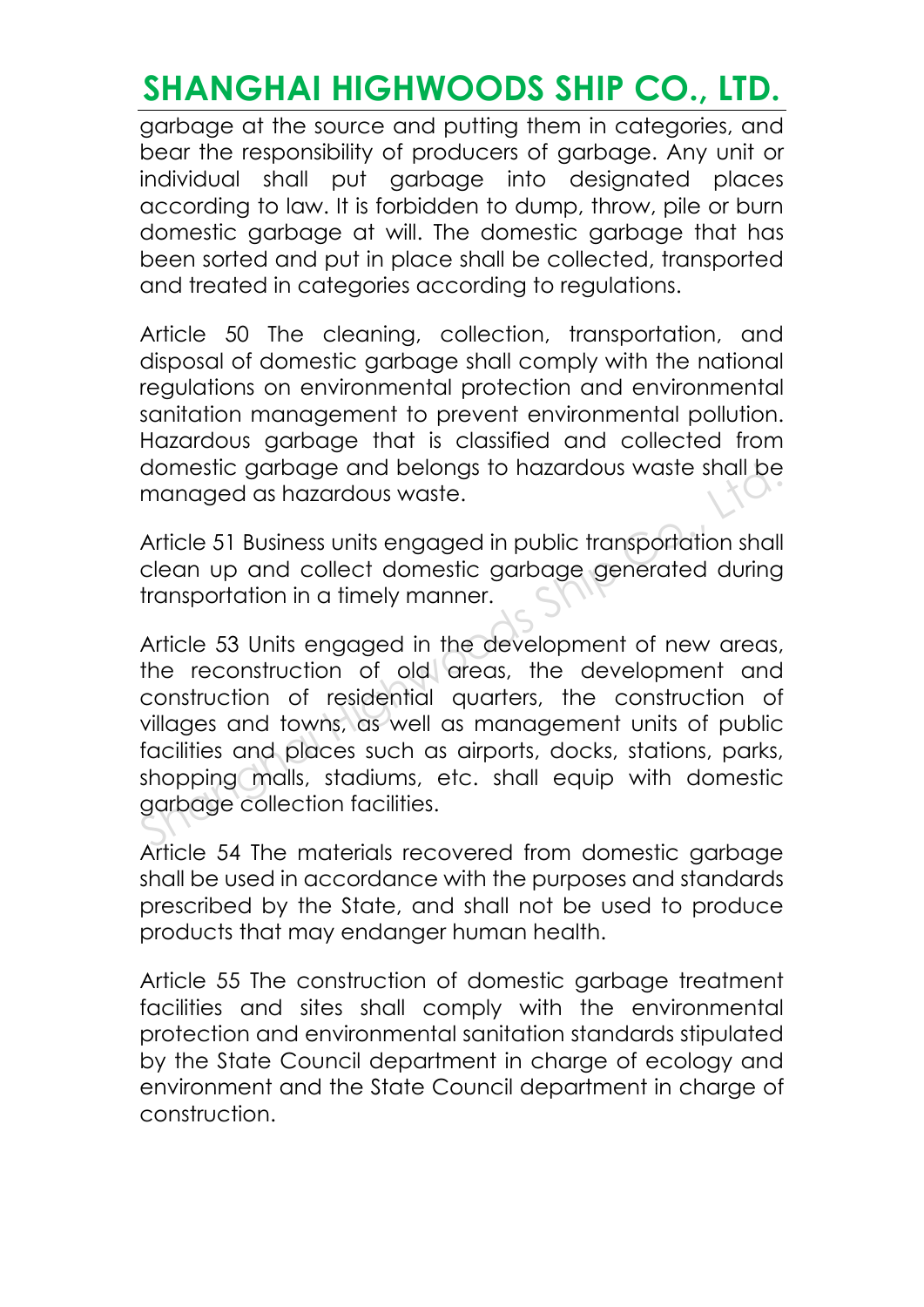Encourage neighboring areas to coordinate the construction of domestic waste treatment facilities, and promote the construction and sharing of domestic waste treatment facilities across administrative regions.

It is forbidden to close, idle or dismantle domestic garbage disposal facilities and places without authorization; if it is really necessary to close, idle or dismantle, it shall be approved by the local municipal and county-level people's government environmental sanitation department in consultation with the local ecological environment department and approved Measures to prevent environmental pollution.

Article 56 Domestic waste disposal units shall install and use monitoring equipment in accordance with relevant state regulations to monitor pollutant discharge in real time and disclose pollutant discharge data in real time. The monitoring equipment should be networked with the monitoring equipment of the local ecological environment authority.

Article 57 Local government shall be responsible for organizing and carrying out the disposal and recycling of food waste. Units that produce and collect kitchen waste and other production operators shall hand over kitchen waste to units with appropriate qualifications for harmless treatment. monitoring equipment in accordance with relevant state<br>regulations to monitor pollutant discharge in real time and<br>disclose pollutant discharge data in real time. The monitoring<br>equipment should be networked with the monit

It is forbidden for livestock and poultry farms and breeding communities to use non-hazardous treatment of kitchen waste to feed livestock and poultry.

第五十九条省、自治区、直辖市和设区的市、自治州可以结合实际,制定 本地方生活垃圾具体管理办法。

Article 58 Local government shall establish a charging system for domestic garbage in accordance with the principle of producer payment. Local government shall formulate charging standards for domestic garbage disposal, which shall reflect the differentiated management of classified pricing and metering charges based on local conditions and the classification of domestic garbage, and fully solicit public opinions. The charging standards for domestic garbage disposal shall be announced to the public. The domestic garbage disposal fee shall be specifically used for the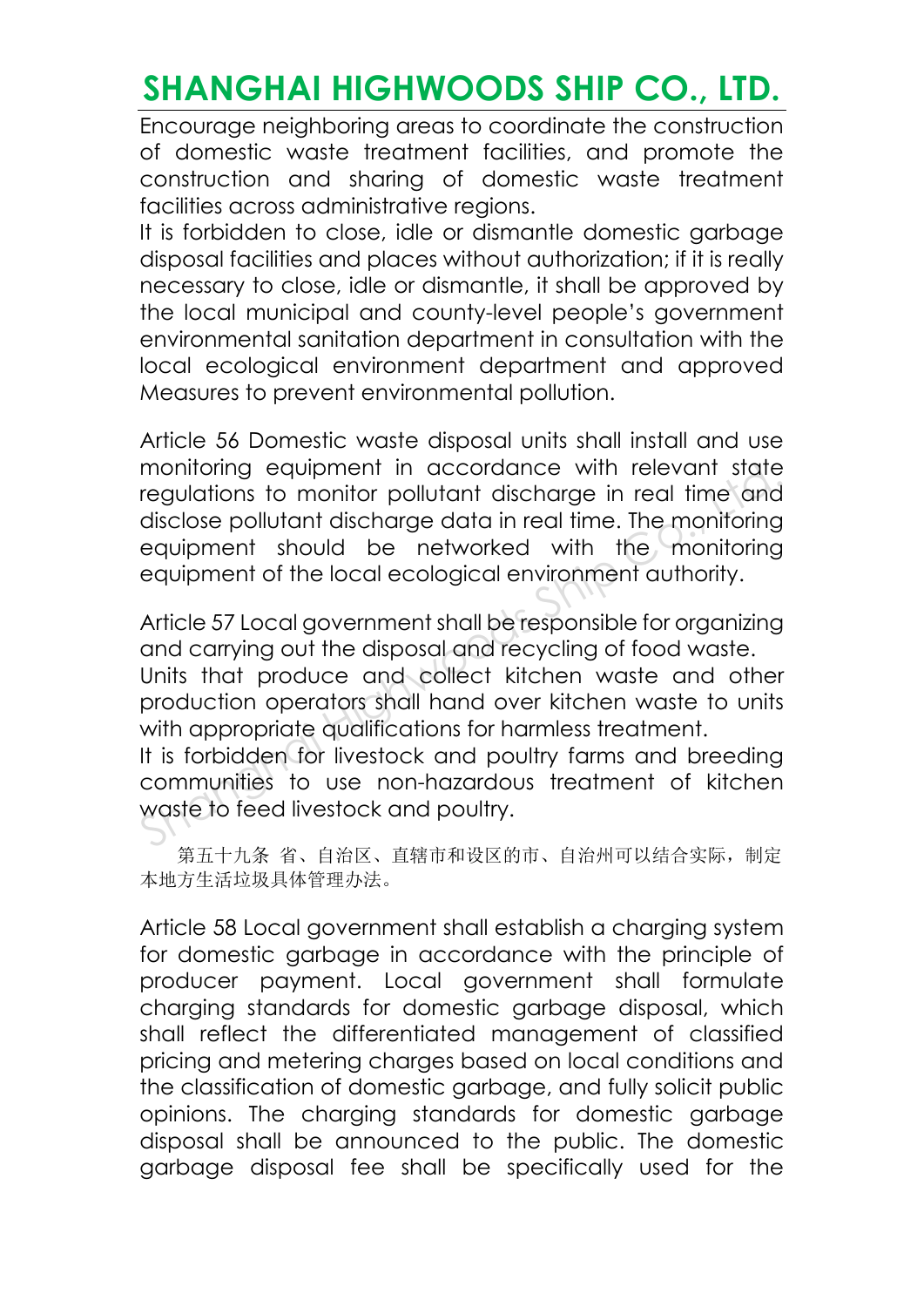collection, transportation and disposal of domestic garbage, and shall not be used for other purposes.

Article 59 Provinces, autonomous regions, municipalities directly under the Central Government, and cities and autonomous prefectures with districts may formulate specific local garbage management methods in light of the actual situation.

Chapter V Construction Waste, Agricultural Solid Waste, etc.

Article 60 to 73 (omit)

Article 74 The prevention and control of environmental pollution by hazardous wastes shall be governed by the provisions of this chapter; if there are no provisions in this chapter, other relevant provisions of this law shall apply.

Article 75 MEE shall, in conjunction with the relevant departments of the State Council, formulate a national hazardous waste directory, stipulating unified hazardous waste identification standards, identification methods, identification marks and identification unit management requirements. The national list of hazardous wastes should be adjusted dynamically. MEE shall scientifically assess its environmental risks based on the hazardous characteristics and quantity of hazardous waste, implement hierarchical classification management, establish an information-based supervision system, and manage and share hazardous waste transfer data and information through information-based means Article 74 The prevention and control of environmental<br>pollution by hazardous wastes shall be governed by the<br>provisions of this chapter; if there are no provisions in this<br>chapter, other relevant provisions of this law sh

Article 76 Local governments of provinces, autonomous regions, and municipalities directly under the Central Government shall organize relevant departments to formulate construction plans for centralized hazardous waste disposal facilities and sites, scientifically evaluate hazardous waste disposal needs, rationally arrange hazardous waste centralized disposal facilities and sites, and ensure the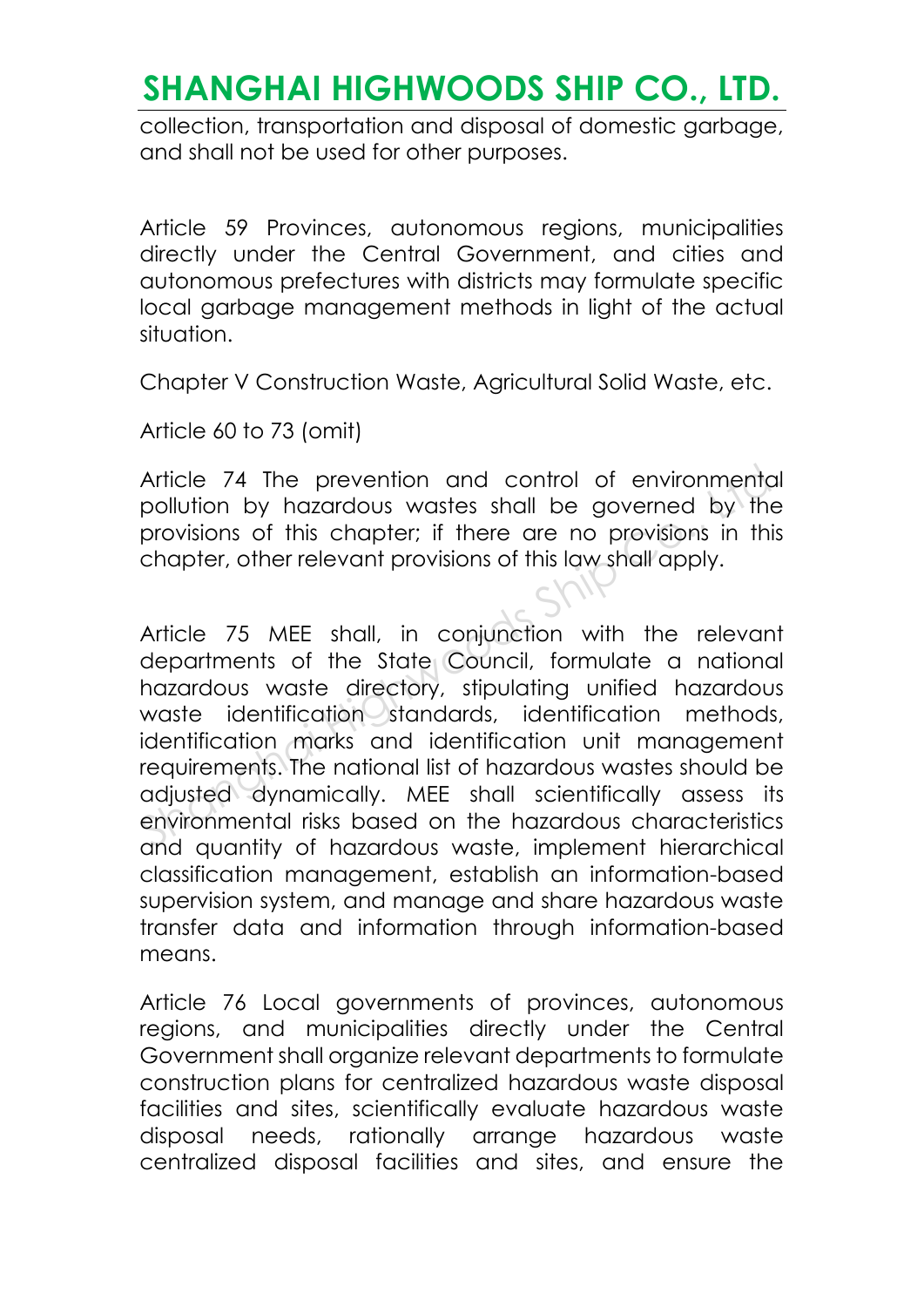Hazardous waste is properly disposed.

When preparing the construction plan of the centralized disposal facilities and sites of hazardous wastes, the opinions of relevant industry associations, enterprises and institutions, experts and the public shall be solicited. Neighboring provinces, autonomous regions, and municipalities directly under the Central Government can carry out regional cooperation to coordinate the construction of regional hazardous waste centralized disposal facilities and sites.

Article 77 Dangerous waste identification marks shall be set up in accordance with the regulations on the containers and packages of hazardous wastes, and the facilities, places for collecting, storing, transporting, utilizing, and disposing of hazardous wastes.

Article 78 Units of producing hazardous wastes shall formulate hazardous waste management plans in accordance with relevant national regulations; establish hazardous waste management accounts, faithfully record relevant information, and declare hazards to local ecological and environmental authorities through the national hazardous waste information management system Relevant information on the type, amount, flow, storage, and disposal of waste. The hazardous waste management plan referred to in the preceding paragraph shall include measures to reduce the amount of hazardous waste produced and the hazards of hazardous waste, as well as measures for storage, utilization and disposal of hazardous waste. The hazardous waste management plan shall be reported to the department in charge of the ecological environment of the unit where the hazardous waste is generated for the record. If the unit of producing hazardous waste has obtained a waste discharge permit, the provisions of the sewage discharge permit management system shall be implemented. collecting, storing, transporting, utilizing, and alsposing of<br>hazardous wastes.<br>Article 78 Units of producing hazardous wastes shall formulate<br>hazardous waste management plans in accordance with<br>relevant national regulati

Article 79 Units that produce hazardous wastes shall store, use and dispose of hazardous wastes in accordance with the relevant national regulations and environmental protection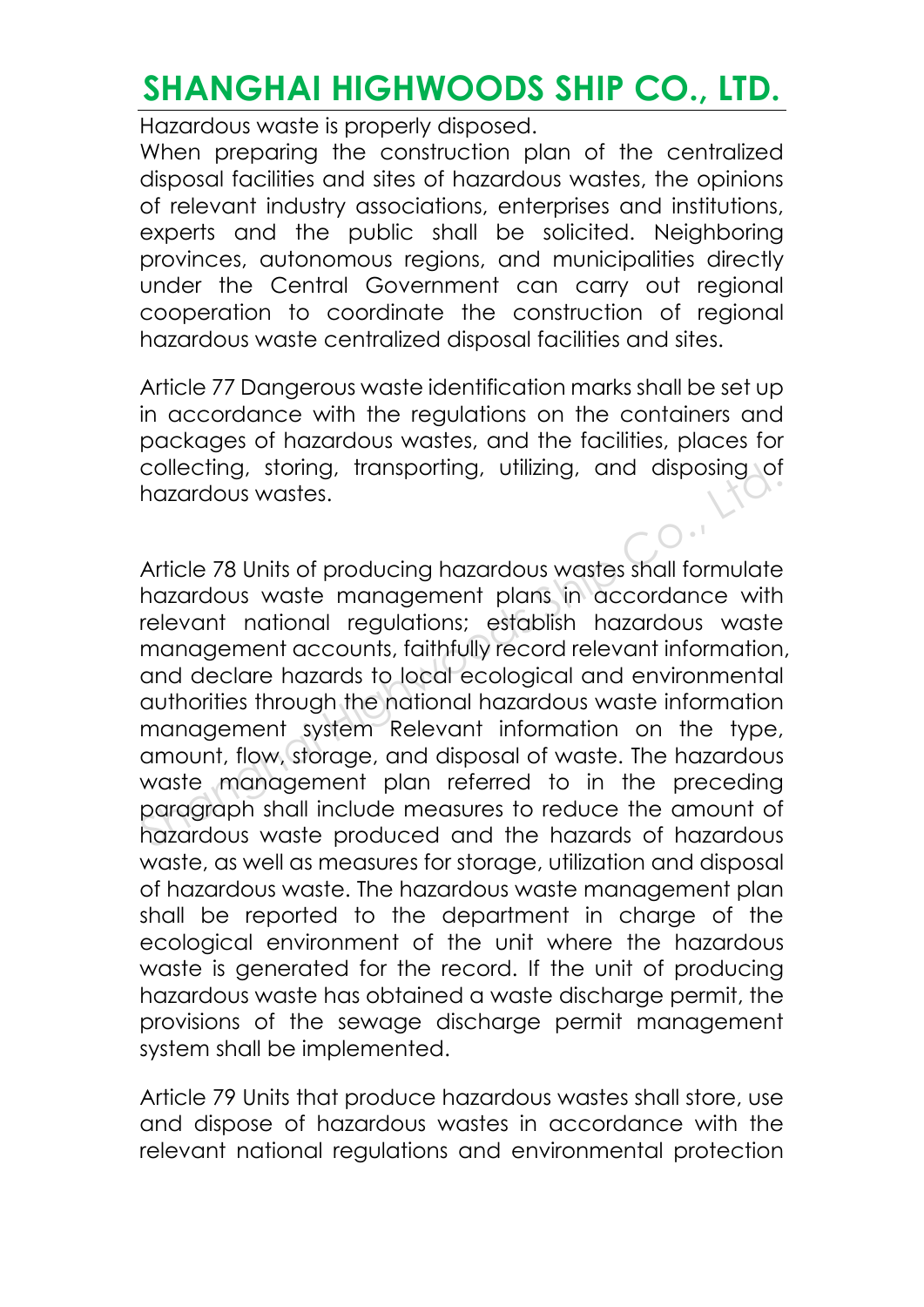standards, and shall not dump or stack them without authorization.

Article 80 Units engaged in the business activities of collecting, storing, using, and disposing of hazardous wastes shall apply for licenses in accordance with relevant state regulations. The specific management measures for permits shall be formulated by the State Council. It is prohibited to engage in the business activities of collecting, storing, using and disposing of hazardous wastes without permits or failing to comply with the provisions of the permits. It is forbidden to provide or entrust hazardous waste to unauthorized units or other production operators to engage in collection, storage, utilization, and disposal activities.

Article 81 The collection and storage of hazardous waste shall be classified according to the characteristics of hazardous waste. It is forbidden to mixedly collect, store, transport, and dispose of hazardous wastes of incompatible nature without safe disposal. Storage measures for hazardous wastes shall comply with national environmental protection standards. It is forbidden to store hazardous waste mixed with nonhazardous waste. Units engaged in the business activities of collecting, storing, using and disposing of hazardous wastes shall not store hazardous wastes for more than one year; if it is really necessary to extend the time limit, they shall report to the competent eco-environment department that issued the license for approval, Unless otherwise specified Utilization, and alsposal activities.<br>
Article 81 The collection and storage of hazardous waste shall<br>
be classified according to the characteristics of hazardous<br>
waste. It is forbidden to mixedly collect, store, transpor

Article 82 The transfer of hazardous wastes shall be completed and operated in accordance with the relevant regulations of the state. Units that need to transfer hazardous waste across regions should apply to the government for approval. The transfer of hazardous waste shall be completed within the prescribed time limit. No transfer is allowed without approval. The management of the transfer of hazardous wastes shall be controlled and improved throughout the process. The specific measures shall be formulated by MEE in conjunction with the competent department of transportation and public security of the State Council.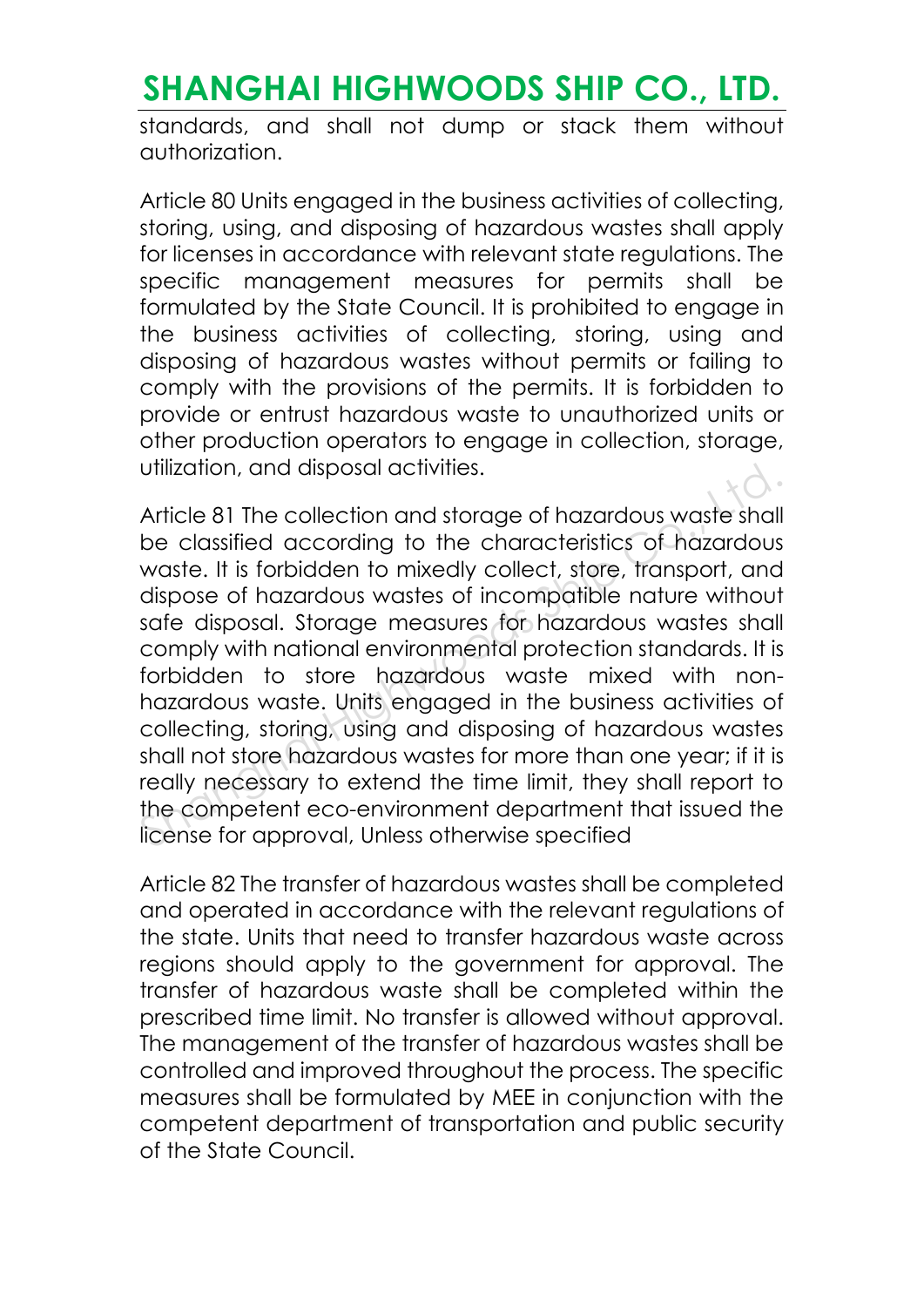Article 83 For the transportation of hazardous wastes, measures to prevent environmental pollution shall be taken, and the State's regulations on the management of transportation of dangerous goods shall be observed. It is forbidden to carry hazardous waste on the same transportation tools when carrying passengers.

Article 84 The places, facilities, equipment and containers, packaging and other articles used for collecting, storing, transporting, utilizing and disposing of hazardous wastes shall be submitted for decontamination in accordance with relevant national regulations before they can be used.

Article 85 Units that produce, collect, store, transport, utilize, and dispose of hazardous wastes shall formulate accident prevention measures and emergency plans in accordance with the law, and keep it on record with authorities; the competent authorities of ecological environment and other environmental protection supervision of solid waste pollution department responsible for management should conduct inspections. Afficie 83 billis intiti produce, collect, store, italisport, billige, and dispose of hazardous wastes shall formulate accident prevention measures and emergency plans in accordance with the law, and keep it on record with

Article 86 Units that cause hazardous wastes to seriously pollute the environment due to accidents or other unexpected events shall immediately take effective measures to eliminate or mitigate environmental pollution hazards, and promptly notify units and residents who may be subject to pollution hazards, and Report to the local eco-environmental authority and relevant departments for investigation and handling.

Article 87 When there is or there is evidence to prove that hazardous wastes may seriously pollute the environment and threaten the safety of residents' lives and property, the competent department of ecological environment or other departments in charge of supervision and management of environmental pollution prevention and control by solid wastes shall immediately report to the government who shall take effective measures to prevent or mitigate harm. The relevant government may order to stop the operations that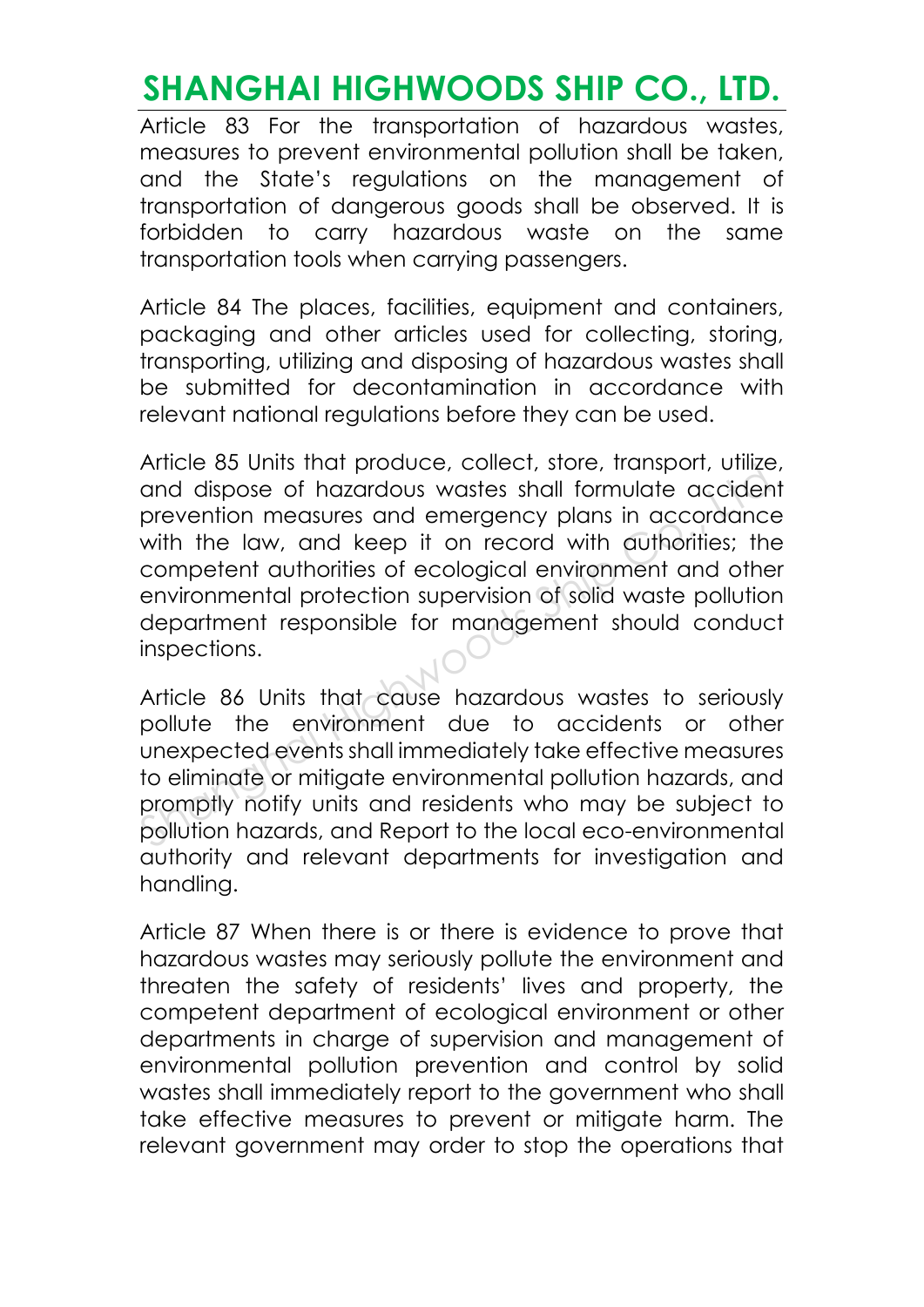cause or may lead to environmental pollution accidents as needed.

Article 88 Prior to the decommissioning of key hazardous waste centralized disposal facilities and sites, the operating unit shall take pollution prevention and control measures on the facilities and sites in accordance with relevant state regulations. Expenses for decommissioning shall be withheld and included in the investment budget or production costs, and shall be used exclusively for the decommissioning of key hazardous waste centralized disposal facilities and sites. The specific extraction and management measures shall be stipulated by the financial department and price department of the State Council in conjunction with MEE.

Article 89 It is forbidden to transfer hazardous waste through the transit of the People's Republic of China.

Article 90 Medical waste shall be managed in accordance with the National Catalogue of Hazardous Waste. The government shall strengthen the supervision and management of the collection, storage, transportation, and disposal of medical waste within the scope of its duties to prevent harm to public health and environmental pollution. Medical and health institutions shall collect medical wastes generated by their own units in accordance with the law and hand them over to the unit for centralized disposal of medical wastes. The unit for centralized disposal of medical waste shall collect, transport and dispose of medical waste in a timely manner. Medical and health institutions and units that centrally dispose of medical waste should take effective measures to prevent the loss, leakage, seepage, and spread of medical waste. or the state Council in conjunction with MEE.<br>Article 89 It is forbidden to transfer hazardous waste through<br>the transit of the People's Republic of China.<br>Article 90 Medical waste shall be managed in accordance<br>with the N

Article 91 When major emergencies such as epidemics of infectious diseases occur, the government shall coordinate the collection, storage, transportation, and disposal of hazardous wastes such as medical wastes, and ensure the necessary vehicles, sites, disposal facilities, and protective materials. The competent departments of sanitation, ecological environment, environmental sanitation,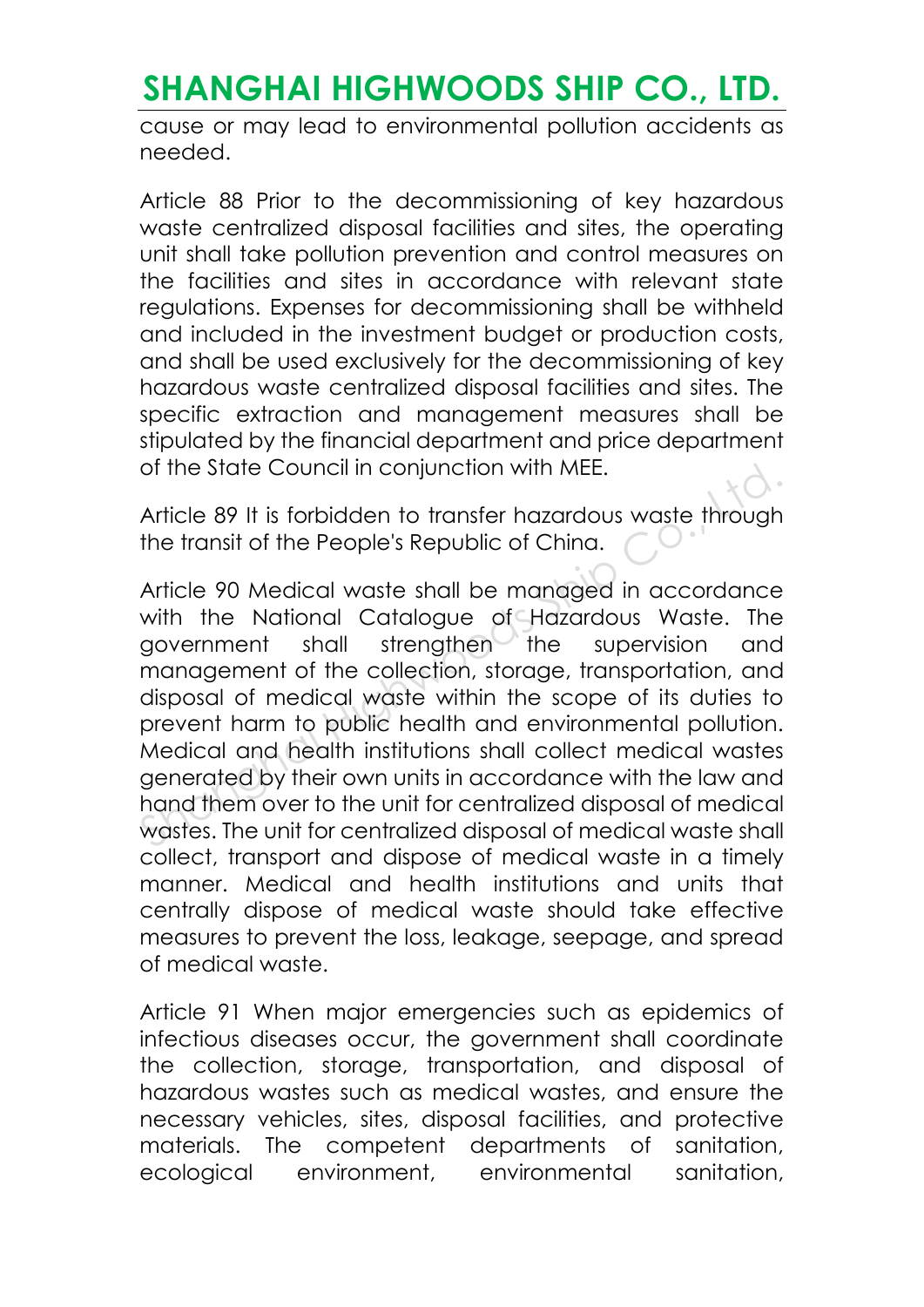transportation, etc. should cooperate and perform their emergency response duties according to law.

Article 92-98 omit

Article 99 Units that collect, store, transport, utilize, and dispose of hazardous wastes shall buy environmental pollution liability insurance in accordance with relevant state regulations.

Article 100 The State encourages units and individuals to purchase and use comprehensive utilization products and reusable products. During the procurement process, the government should give priority to the purchase of comprehensive utilization products and reusable products.

Article 101 MEE or other departments in charge of the supervision and management of environmental pollution prevention and control of solid wastes violates the provisions of this Law and commits, one of the following acts, which shall be ordered to be corrected by government. The directly responsible person in charge and other directly responsible persons shall be punished according to law: Somprononate children prediction and recognize production<br>Article 101 MEE or other departments in charge of the<br>supervision and management of environmental pollution<br>prevention and control of solid wastes violates the prov

(1) Failure to make an administrative license or handle approval documents in accordance with law;

(2) Covering up illegal acts;

(3) Those that have not been sealed up or detained according to law;

(4) Failing to investigate and punish the illegal act after receiving the report of the illegal act;

(5) There are other illegal acts such as abuse of power, negligence of duty, favoritism and other irregularities.

If an administrative punishment decision should be made in accordance with the provisions of this Law but not made, the competent department at a higher level may directly make an administrative punishment decision.

Article 102 One of the following acts shall be ordered to be corrected by MEE, a fine shall be imposed, and the illegal gains shall be confiscated; if the circumstances are serious, the government may order it to suspend business or shut down: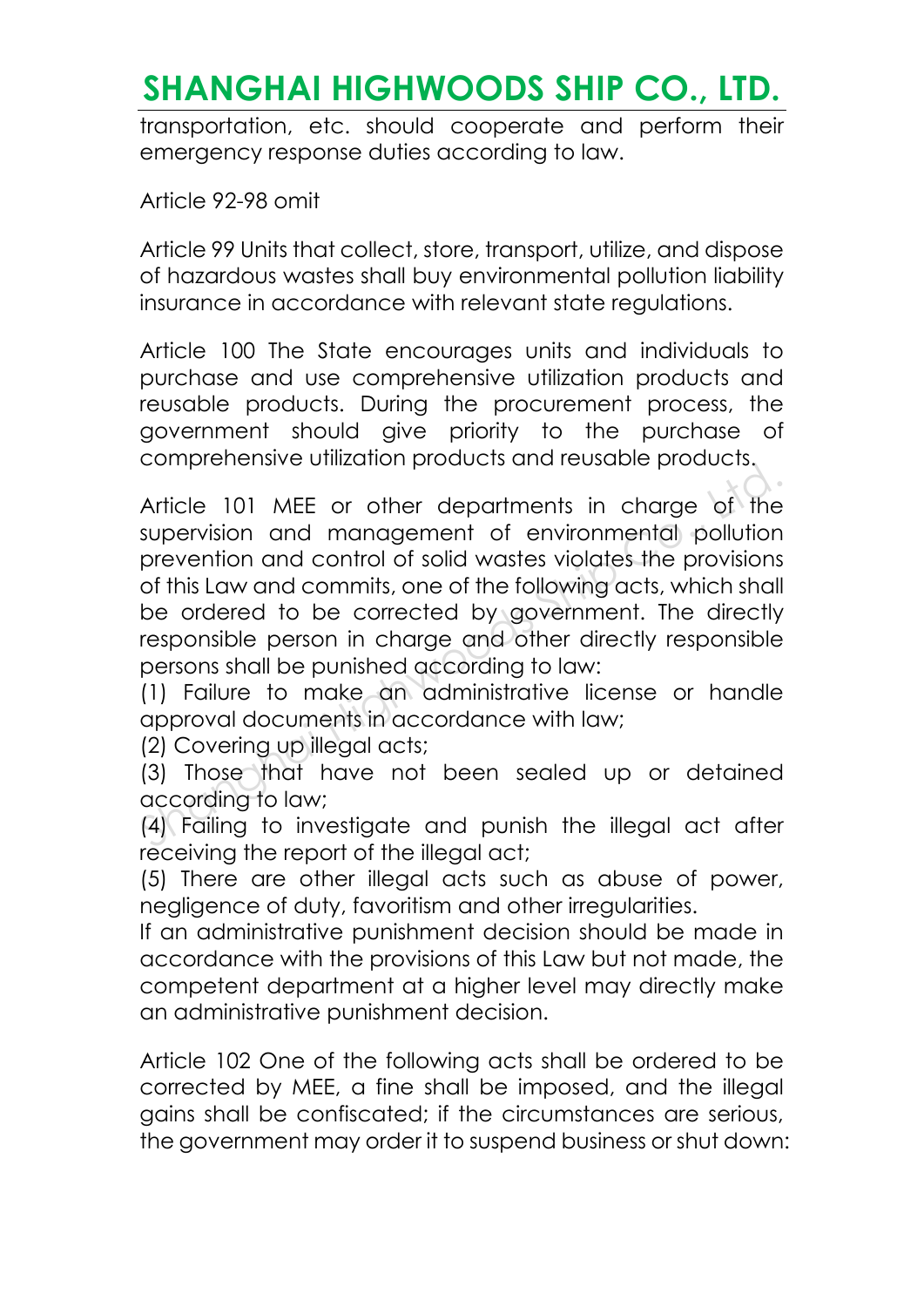(1) The unit that generates, collects, stores, transports, utilizes, and disposes of solid waste fails to promptly disclose information on the prevention and control of environmental pollution by solid waste in accordance with law;

(2) The domestic waste disposal unit fails to install and use monitoring equipment in accordance with relevant national regulations, monitor pollutant discharge in real time, and disclose pollutant discharge data;

(3) Transferring the equipment that has been eliminated from the phase-out list to others for use;

(4) Construction of facilities, places and domestic waste landfills for the centralized storage, utilization and disposal of industrial solid wastes and hazardous wastes in the ecological protection bottom line area, permanent basic farmland concentration area and other areas that require special protection;

(5) The transfer of solid wastes out of the administrative areas of provinces, autonomous regions and municipalities without storage or disposal without approval;

(6) The transfer of solid wastes out of the administrative regions of provinces, autonomous regions and municipalities directly under the Central Government has not been reported for the record;

(7) Unauthorized dumping, stacking, discarding, or sprinkling of industrial solid waste, or failure to take corresponding preventive measures, causing industrial solid waste to be scattered, lost, leaked, or other environmental pollution; protection bottom line area, permanent basic farmland<br>concentration area and other areas that require special<br>protection;<br>(5) The transfer of solid wastes out of the administrative areas<br>of provinces, autonomous regions an

(8) The unit that produces industrial solid waste has not established a solid waste management account or recorded it truthfully;

(9) The unit that produces industrial solid waste violates the provisions of this Law and entrusts others to transport, use and dispose of industrial solid waste;

(10) Storing industrial solid waste without taking protective measures that meet national environmental protection standards;

(11) Units and other production operators violate other requirements of solid waste management, pollute the environment and destroy the ecology.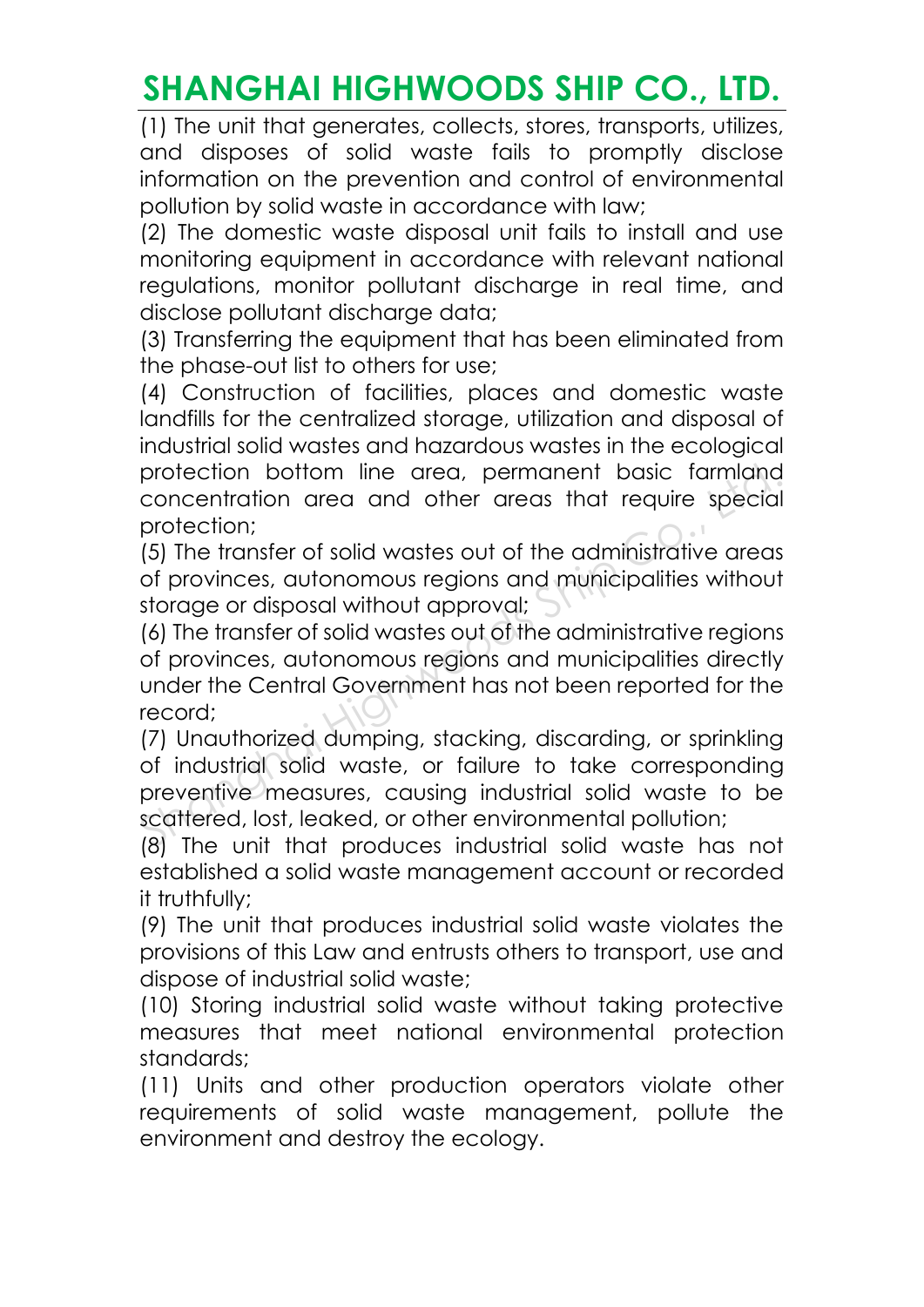One of the first and eighth acts, a fine of more than 50,000 yuan but less than 200,000 yuan is imposed. One of the second, third, fourth, fifth, sixth, ninth, tenth, and eleventh acts, a fine of not less than 100,000 yuan but not more than one million yuan is initiated. If there is the seventh act, a fine of more than double and less than three times the required disposal cost shall be imposed, and if the required disposal cost is less than 100,000 yuan, it shall be counted as 100,000 yuan. For the punishment of the eleventh act, if the relevant laws and administrative regulations provide otherwise, the provisions shall apply.

Article 103 Anyone who violates the provisions of this Law by delaying, enclosing, or detaining law enforcement officer refuses or obstructs supervision and inspection, or commits fraud when accepting supervision and inspection, MEE or other solid wastes pollution environment department responsible for prevention, supervision and management shall order corrections and impose a fine of not less than 50,000 yuan but not more than 200,000 yuan; and those directly responsible and other directly responsible personnel shall be fined not less than 20,000 yuan but not more than 100,000 yuan. delaying, enclosing, or detaining law entorcement otticer<br>refuses or obstructs supervision and inspection, or commits<br>fraud when accepting supervision and inspection, MEE or<br>other solid wastes pollution environment departm

Article 104 Units that produce industrial solid waste without obtaining a discharge permit in accordance with law shall be ordered by MEE to correct or restrict production, stop production and rectification, and impose a fine of not less than 100,000 yuan but not more than one million yuan; if the circumstances are serious, the government may order it to suspend business or shut down.

Article 105 Anyone who violates the provisions of this Law and the producers and operators fail to comply with the compulsory standards restricting excessive packaging of commodities shall be ordered to be corrected by the market supervision and management department of the local government; A fine of more than 2,000 yuan but less than 20,000 yuan; if the circumstances are serious, a fine of more than 20,000 yuan but less than 100,000 yuan shall be imposed.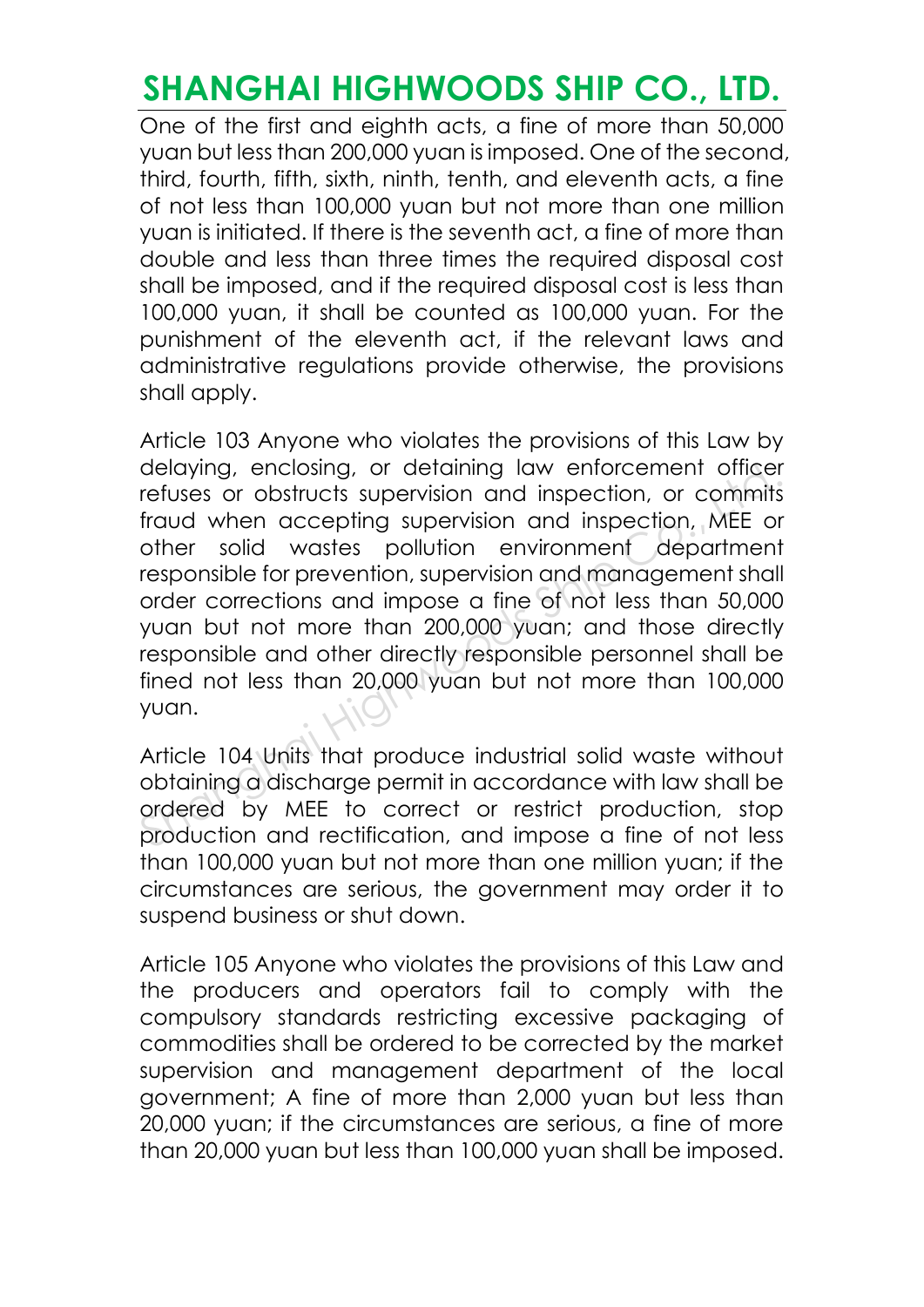Article 106 Violating the provisions of this law, failing to comply with the national regulations prohibiting or restricting the use of non-degradable plastic bags and other disposable plastic products, or failing to report the use of plastic bags and other disposable plastic products in accordance with the relevant national regulations, The competent departments of commerce, postal and other local governments shall order corrections and impose a fine of more than 10,000 yuan but less than 100,000 yuan.

Article 107 Those engaged in large-scale livestock and poultry farming that fail to collect, store, use or dispose of livestock and poultry manure and other solid wastes generated in the course of breeding shall be ordered to make corrections by the competent department of ecology and environment and may be fined up to RMB 100,000 ; If the circumstances are serious, the government may order it to suspend business or shut down.

Article 108 In violation of the provisions of this Law, the maintenance and operation unit of the urban sewage treatment facility or the sludge treatment unit has not tracked or recorded the sludge flow direction, purpose, usage, etc., or the treated sludge does not meet the relevant national standards The municipal drainage department shall order correction and give a warning; if it causes serious consequences, it shall be fined not less than 100,000 yuan but not more than 200,000 yuan; if the refusal is not corrected, the urban drainage department may designate a unit capable of governance to do the governance. The cost is borne by the offender. course of breeding shall be ordered to make corrections by<br>the competent department of ecology and environment and<br>may be fined up to RMB 100,000 ; If the circumstances are<br>serious, the government may order it to suspend b

In violation of the provisions of this Law, unauthorized dumping, stacking, discarding, and sprinkling of sludge and treated sludge generated by urban sewage treatment facilities shall be ordered to be corrected by the urban drainage authority, and a fine of not less than RMB 200,000 but not more than RMB 2 million shall be imposed. , A fine of more than 20,000 yuan but less than 100,000 yuan shall be imposed on the directly responsible person in charge and other persons directly responsible; if a serious consequence is caused, a fine of more than 2 million yuan but less than 5 million yuan shall be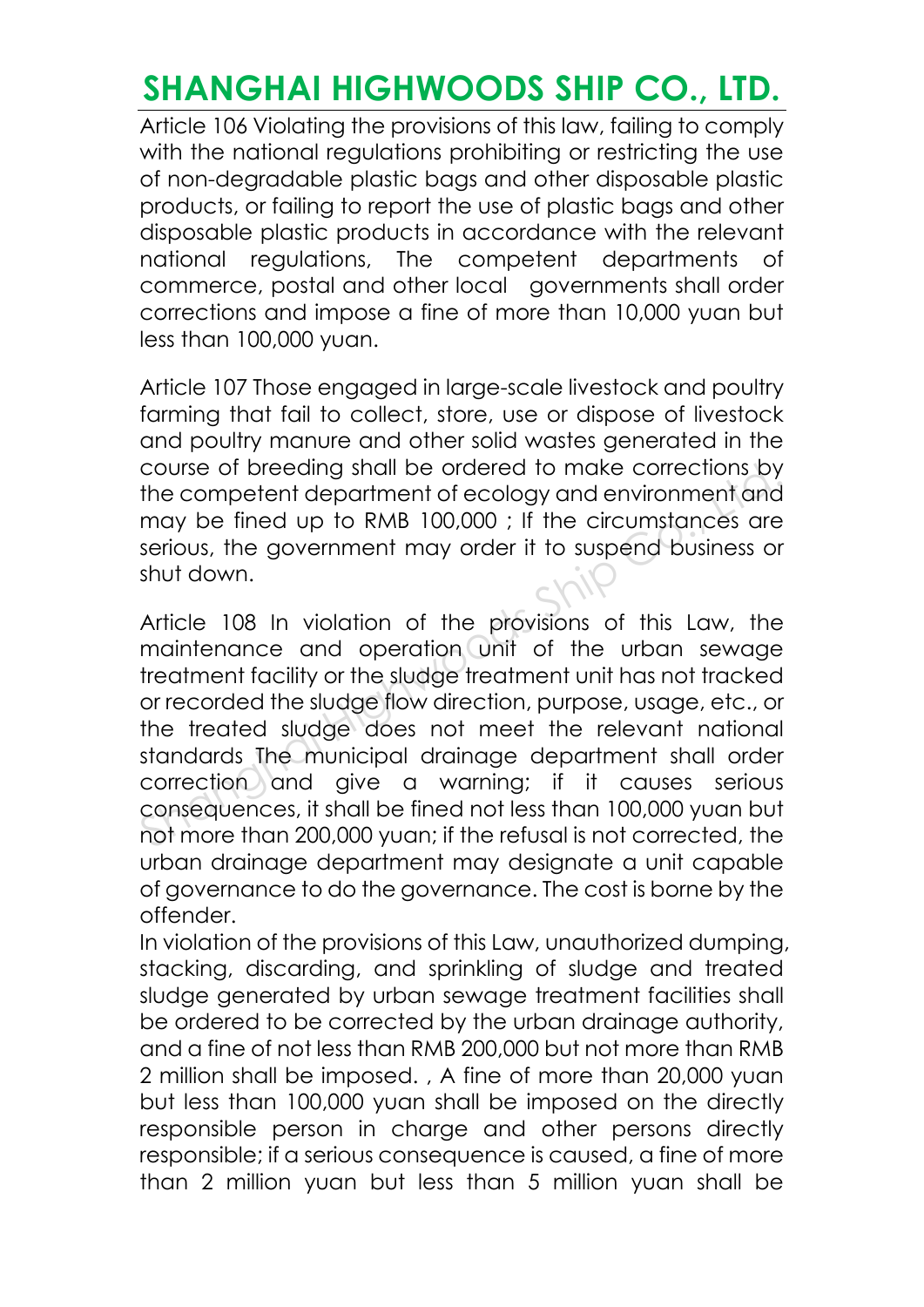imposed on the directly responsible person in charge and Other directly responsible persons shall be fined more than 50,000 yuan but less than 500,000 yuan; if they refuse to make corrections, the urban drainage authority may designate a unit with governance capability to do the governance on their behalf, and the costs shall be borne by the offender.

Article 109 In violation of the provisions of this Law, producing, selling, importing or using obsolete equipment, or adopting obsolete production processes, the department designated by the local government shall order corrections and impose over one hundred thousand yuan A fine of less than 10,000 yuan shall be confiscated for illegal gains; if the circumstances are serious, the government may order it to suspend business or shut down.

Article 110 If the storage facilities for mining solid wastes such as tailings, coal gangue, and waste rock have ceased to be used, and the site has not been closed correctly in accordance with the requirement of environmental protection regulations of the state, the competent department of ecological environment shall order it to make corrections and impose a fine with value not less than RMB 200,000 but not more than one million yuan. yuan shall be coniscated for illegal gains; it the circumstances<br>are serious, the government may order it to suspend business<br>or shut down.<br>Article 110 If the storage facilities for mining solid wastes such<br>as tailings, co

Article 111 In violation of the provisions of this Law, one of the following acts shall be ordered to be corrected by the environmental health department of the local government, a fine shall be imposed, and the illegal gains shall be confiscated:

(1) Dumping, throwing, stacking or burning domestic garbage at will;

(2) Unauthorized closure, idleness, or dismantling of domestic garbage disposal facilities and sites;

(3) The project construction unit fails to prepare a construction waste disposal plan for the record, or fails to promptly remove the solid waste generated during the construction process;

(4) The construction unit dumps, throws away, or piles up construction waste generated during the construction process of the project without authorization, or fails to use or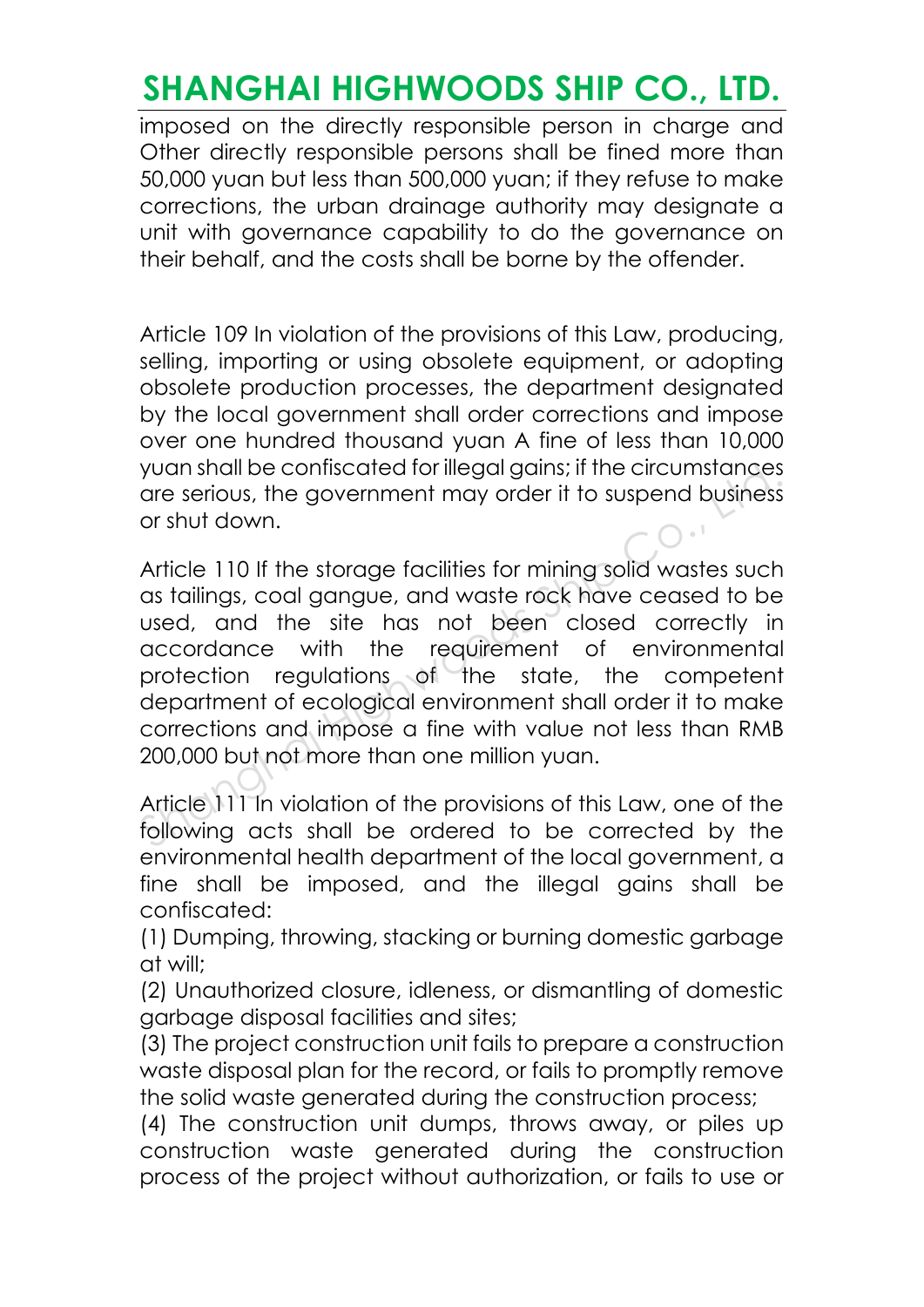dispose of the solid waste generated during the construction process in accordance with regulations;

(5) Units that produce and collect food waste and other production operators have not handed over food waste to units with corresponding qualifications for harmless treatment; (6) Livestock and poultry farms and breeding communities use non-hazardous treatment of kitchen waste to feed livestock and poultry;

(7) In the transportation process, domestic garbage is discarded or left behind.

The unit has one of the first and seventh acts of the preceding paragraph and is fined more than 50,000 yuan but less than 500,000 yuan; the unit has One of the second, third, fourth, fifth and sixth items of the preceding paragraph a fine of not less than 100,000 yuan but not more than one million yuan will be imposed; an individual has one of the acts of items 1, 5, and 7 of the preceding paragraph and a fine of not less than 100 yuan but not more than 500 yuan will be imposed. In violation of the provisions of this Law, if the household waste is not classified or put in the designated place, the local government shall order correction; if the circumstances are serious, a fine of 50,000 to 500,000 yuan shall be imposed on the unit. Individuals are fined according to law. and sixth items of the preceding paragraph a fine of not less<br>than 100,000 yuan but not more than one million yuan will be<br>imposed; an individual has one of the acts of items 1, 5, and 7<br>of the preceding paragraph and a fi

Article 112 In violation of the provisions of this law, one of the following acts shall be ordered by MEE to make corrections, impose a fine, and confiscate the illegal gains; if the circumstances are serious, it may be ordered to suspend business or close down the business by the local government: (1) Failure to set up hazardous waste identification marks in accordance with regulations;

(2) Failure to formulate a hazardous waste management plan or declare hazardous waste related materials in accordance with relevant national regulations;

(3) Dumping or stacking hazardous waste without authorization;

(4) Providing or entrusting hazardous waste to unauthorized units or other production operators to engage in business activities;

(5) Failing to fill in or operate the hazardous waste transfer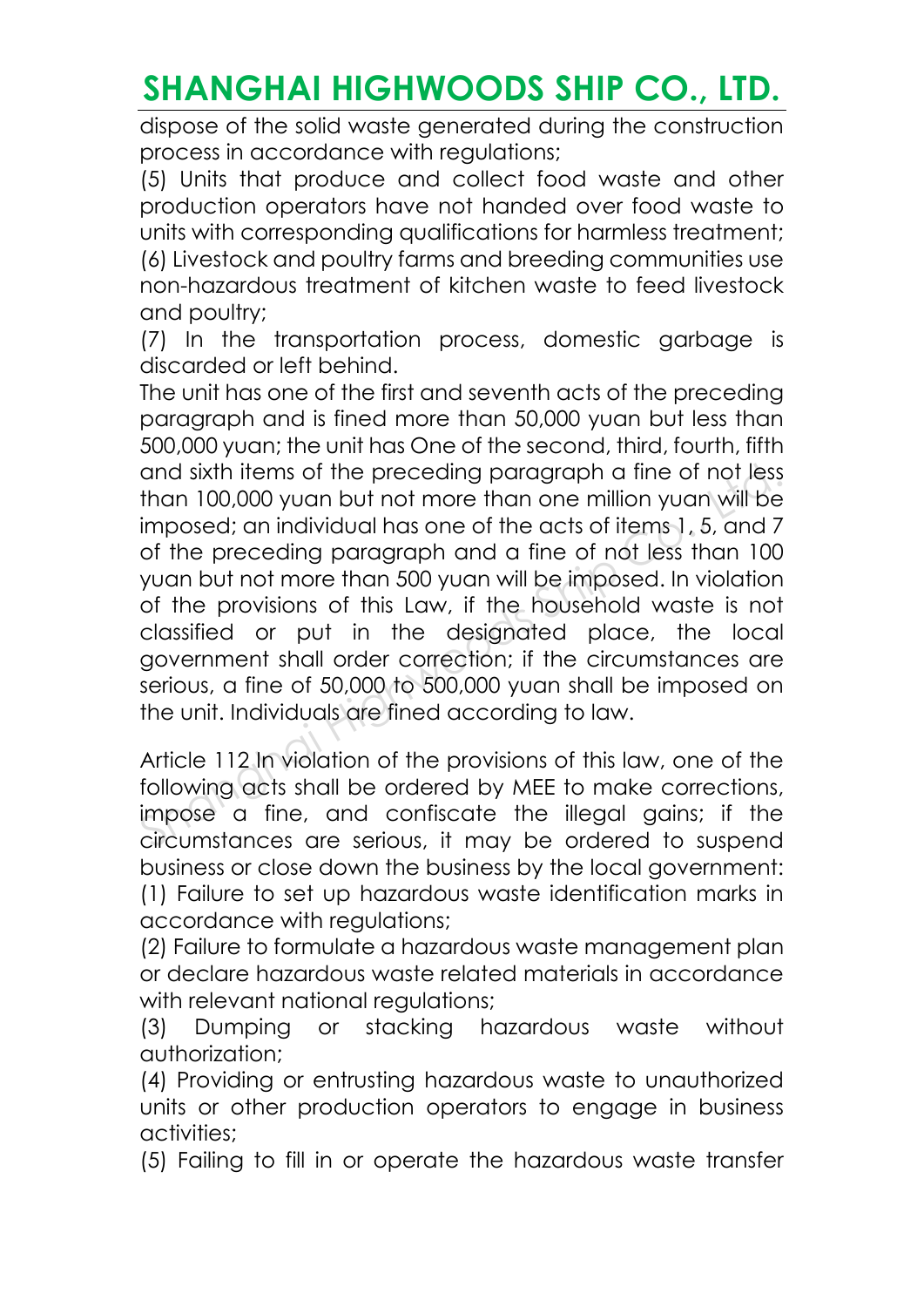consignment or transfer hazardous waste without approval in accordance with relevant national regulations;

(6) Failing to store, utilize, dispose of hazardous waste or mix hazardous waste into non-hazardous waste in accordance with national environmental protection standards;

(7) Without safe disposal, mixed to collect, store, transport, and dispose of hazardous waste with incompatible properties; (8) Carrying hazardous waste when carrying passengers on the same transportation tools;

9) Collecting, storing, transporting, and disposing of hazardous waste sites, facilities, equipment, containers, packaging, and other items have been used for other purposes usage but without decontamination before usage;

(10) Failure to take corresponding precautionary measures, resulting in the spread, loss, leakage or other environmental pollution of hazardous waste;

(11) Hazardous waste is discarded or left along the way during transportation;

(12) Failure to formulate preventive measures and emergency plans for hazardous waste accidents;

(13) Failure to establish a hazardous waste management record or and record it untruthfully in accordance with relevant state regulations.

Any of the first, second, fifth, sixth, seventh, eighth, ninth, twelfth, and thirteenth acts of the preceding paragraph shall be punished at a fine of more than one hundred thousand yuan but less than one million yuan; Any of the third, fourth, tenth, and eleventh acts of the preceding paragraph, a fine of more than three times of disposal cost but less than five times shall be imposed, if the fine is less than 200,000 yuan, it will be fined at min. 200,000 yuan. (10) Failure to take corresponding precautionary measures,<br>resulting in the spread, loss, leakage or other environmental<br>pollution of hazardous waste;<br>(11) Hazardous waste is discarded or left along the way during<br>transpor

Article 113 If a hazardous waste producer fails to dispose of the hazardous wastes produced in accordance with the provisions of this law shall be ordered to make corrections, if the unit refuses to make corrections, the department in charge of ecology and environment shall organize the disposal, the disposal costs shall be on the unit's account who generated the hazardous waste; if he refuses to bear the cost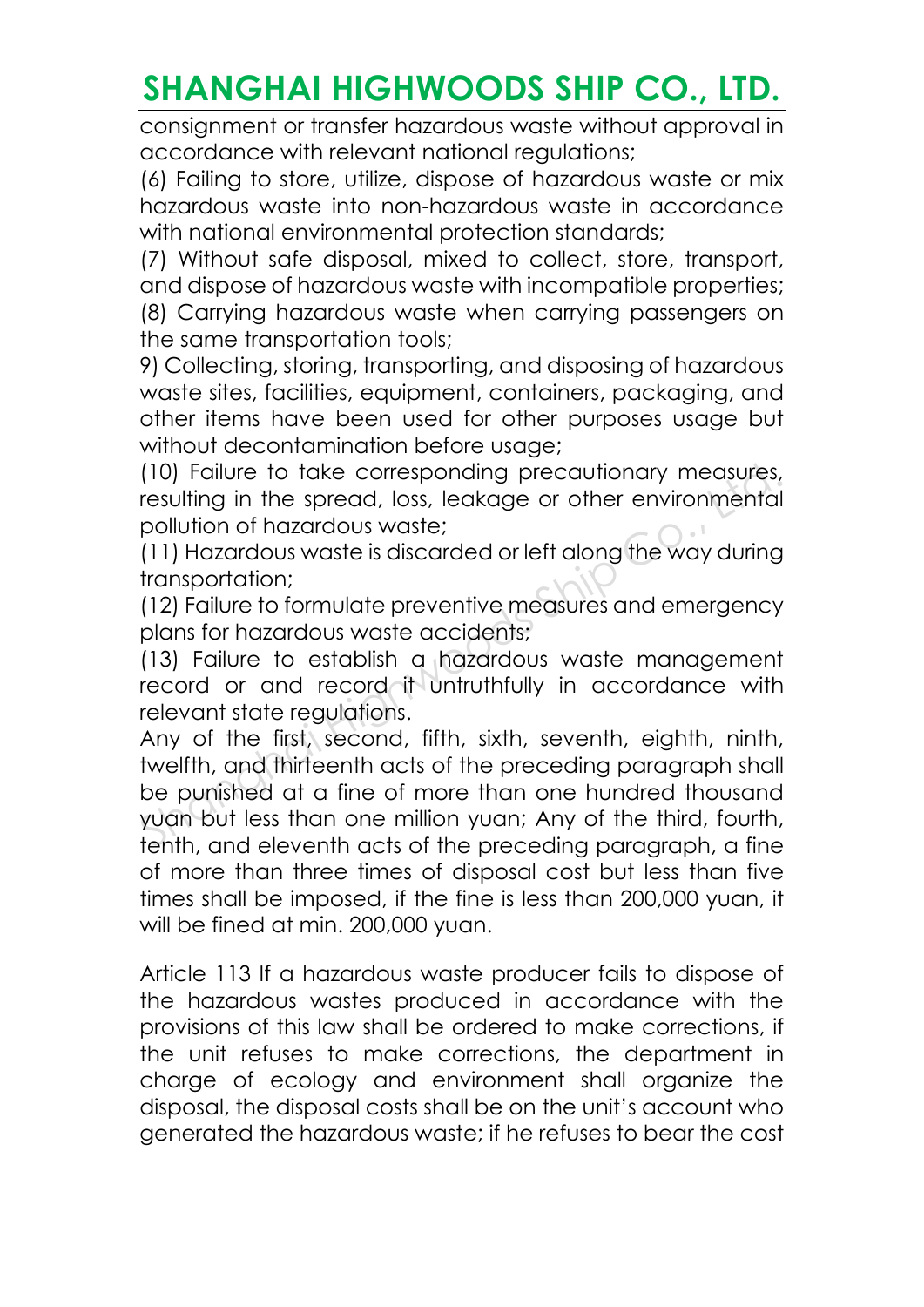of handling it, he will be fined at more than one time of the disposal cost, but not more than three times.

Article 114 Anyone who engages in the business activities of collecting, storing, using, and disposing of hazardous waste without a license shall be ordered to make corrections by the competent department of ecology and environment, imposed a fine of more than 1 million yuan but less than 5 million yuan, and Local government may suspend business or close down the business if request is submitted by the competent department of ecology and environment ; it shall impose a fine of not less than RMB 100,000 but not more than RMB 1 million on the legal representative, principal person in charge, directly responsible person in charge and other responsible persons. Those who fail to engage in the business activities of collecting, storing, using, and disposing of hazardous wastes in accordance with the provisions of the permit shall be ordered by the competent department of ecology and environment to correct, restrict production, stop production and rectify, and impose a fine of more than 500,000 yuan but less than 2 million yuan; Person, main person in charge, directly responsible person in charge and other responsible personnel, shall be fined 50,000 to 500,000 yuan; if the circumstances are serious, it will be reported to the Government with the authority to approve and suspend or close the business. The license is revoked by the issuing authority. charge, directly responsible person in charge and other responsible persons. Those who fail to engage in the business activities of collecting, storing, using, and disposing of hazardous wastes in accordance with the provi

Article 115 Anyone who imports solid wastes outside the People's Republic of China into the territory in violation of the provisions of this Law shall be ordered by the customs to return the solid wastes and shall be fined not less than 500,000 yuan but not more than 5 million yuan. The carrier shall bear joint and several liability with the importer for the return and disposal of the solid waste specified in the preceding paragraph.

Article 116 Anyone who violates the provisions of this Law and transfers hazardous waste through the People's Republic of China shall be ordered by the customs to return the hazardous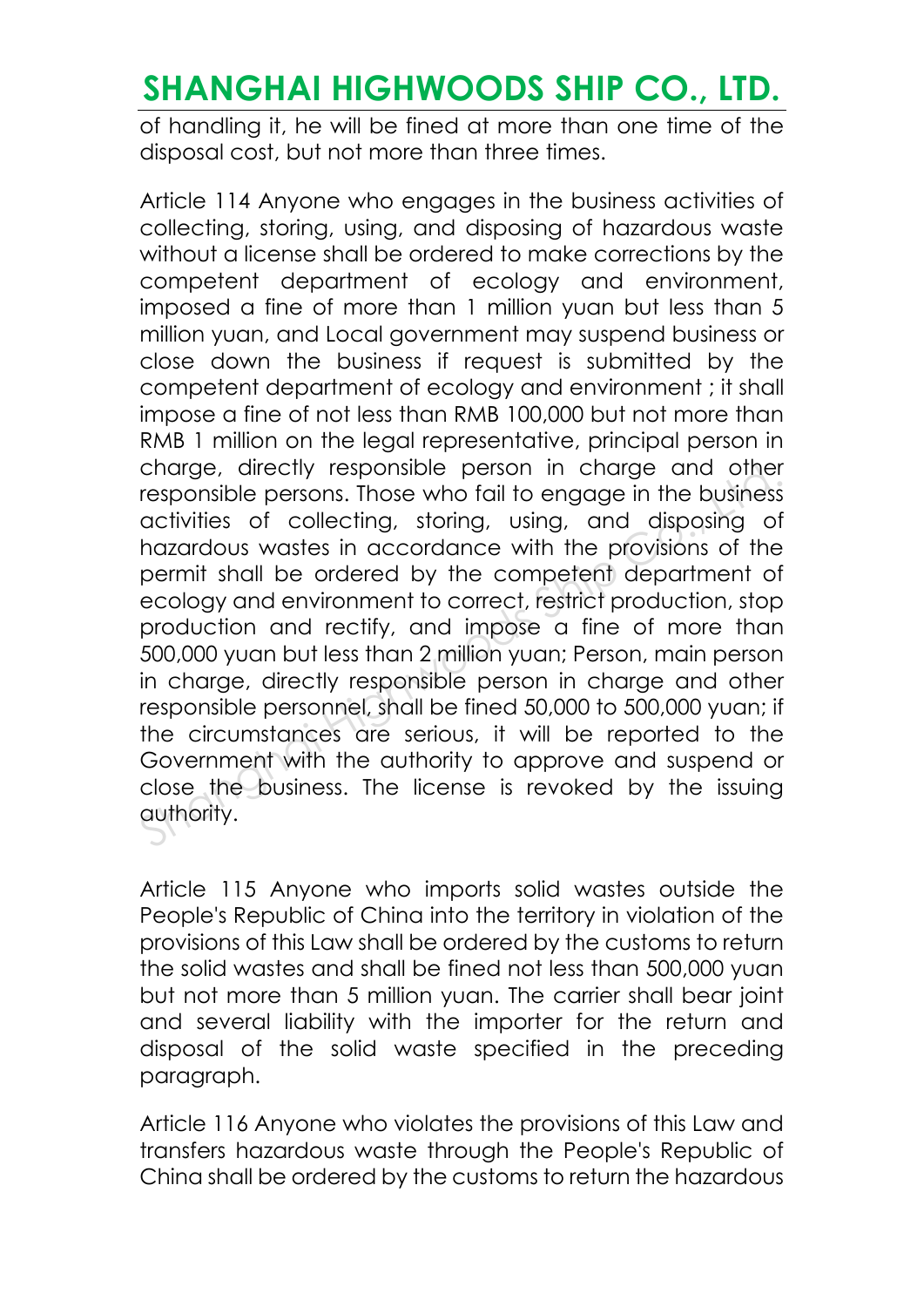waste and be fined not less than 500,000 yuan but not more than 5 million yuan.

Article 117 For the solid waste that has entered the country illegally, the department in charge of ecology and environment of the people's government at or above the provincial level shall submit a disposal opinion to the customs, and the customs shall make a punishment decision in accordance with the provisions of Article 115 of this Law; If environmental pollution has been caused, the department in charge of ecological environment of local government at or above the provincial level shall order the importer to eliminate the pollution.

Article 118 Anyone who violates the provisions of this Law and causes an environmental accident caused by solid wastes shall be liable for compensation in accordance with the law. Or environmental accidents caused by extremely large solid wastes can also be closed down after being reported to the government. If general or large environmental accident caused by solid wastes is found, the fine shall be calculated at more than one time but less than three times of the direct economic loss caused by the accident; A penalty of less than five times but above three times of direct loss shall be imposed if very large pollution incident happens and a fine of not more than 50% of the income obtained from the unit in the last year shall be imposed on the legal representative, principal person in charge, directly responsible person in charge and other responsible persons. The pollution.<br>Article 118 Anyone who violates the provisions of this Law and<br>causes an environmental accident caused by solid wastes<br>shall be liable for compensation in accordance with the law.<br>Or environmental accidents

Article 119 Units and other production and business operators who discharge solid waste in violation of the provisions of this Law are fined and ordered to make corrections, the administrative organ that has made a decision on punishment according to law shall organize a review and find that it continues to commit the illegal act. In accordance with the provisions of the "Environmental Protection Law of the People's Republic of China", continuous daily penalties are imposed.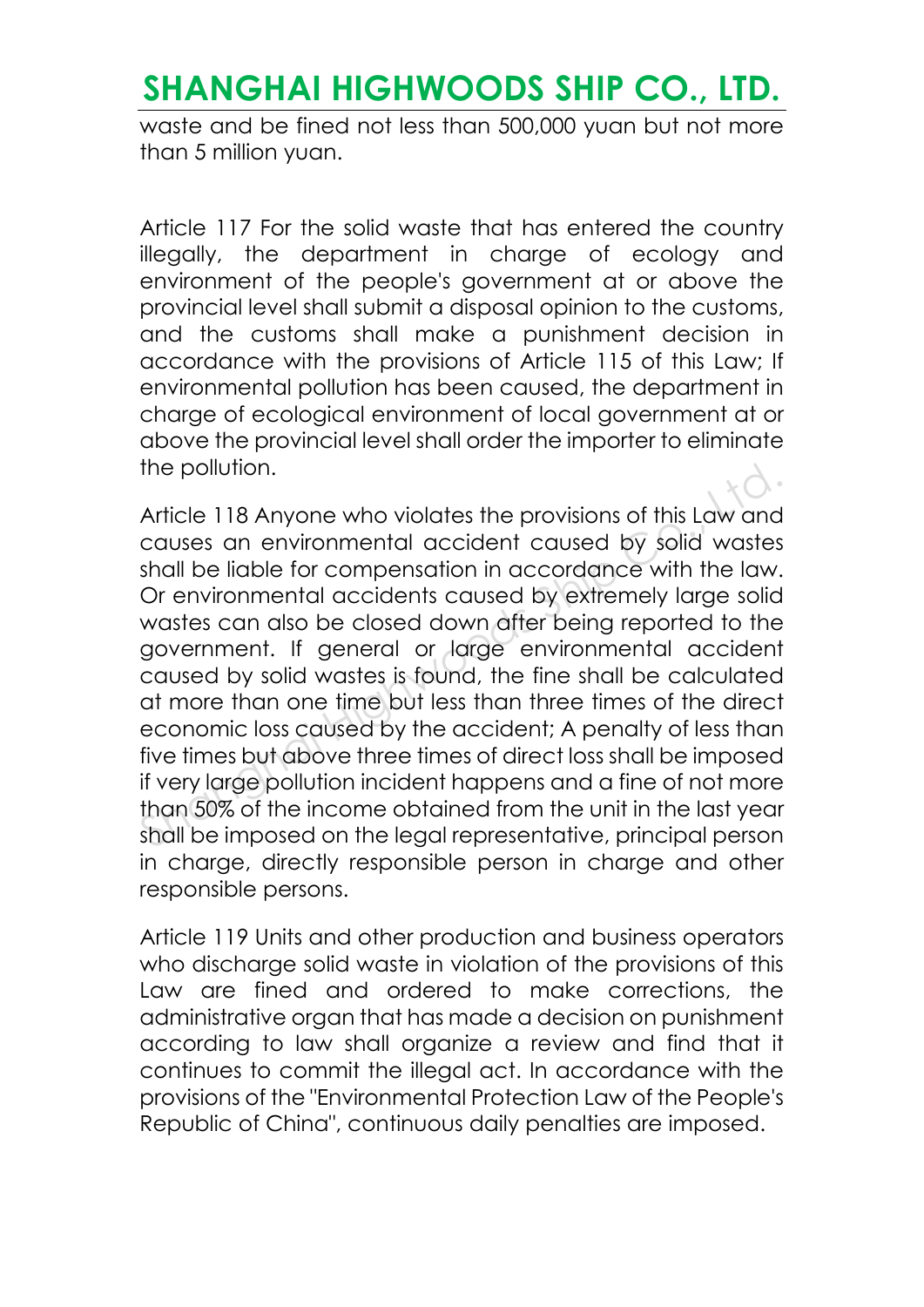Article 120 If one of the following acts violates the provisions of this Law and does not constitute a crime, the public security organ shall punish the legal representative, main person in charge, directly responsible person in charge and other responsible persons for not less than ten days but not more than fifteen detention; if the circumstances are less serious, detention from more than five days to less than ten days:

(1) Unauthorized dumping, stacking, discarding, or sprinkling of solid waste, causing serious consequences;

(2) In the ecological protection bottom line area, permanent basic farmland concentration area and other areas that require special protection, the establishment of facilities, places and domestic waste landfills for the centralized storage, utilization and disposal of industrial solid waste and hazardous waste;

(3) Providing or entrusting hazardous waste to unauthorized units or other production operators for stacking, utilization, and disposal; storage, utilization and disposal of industrial solid waste and<br>hazardous waste;<br>(3) Providing or entrusting hazardous waste to unauthorized<br>units or other production operators for stacking, utilization, and<br>disposal;<br>(4)

(4) Engaging in the business activities of collecting, storing, utilizing and disposing of hazardous wastes without a permit or in accordance with the provisions of the permit;

(5) Unauthorized transfer of hazardous waste without approval;

(6) Failure to take precautionary measures, resulting in the spread, loss, leakage or other serious consequences of hazardous waste.

Article 121 Where solid waste pollutes the environment, destroys the ecology, or harms the national interests or public interests, the relevant organs and organizations may follow the "Environmental Protection Law of the People's Republic of China", "Civil Procedure Law of the People's Republic of China", "China The People's Republic of China Administrative Procedural Law and other legal provisions bring a lawsuit to the people's court.

Article 122 Where solid waste pollutes the environment and destroys the ecology and causes great losses to the country, the district-level local people's government at or above the municipal level or its designated department or organization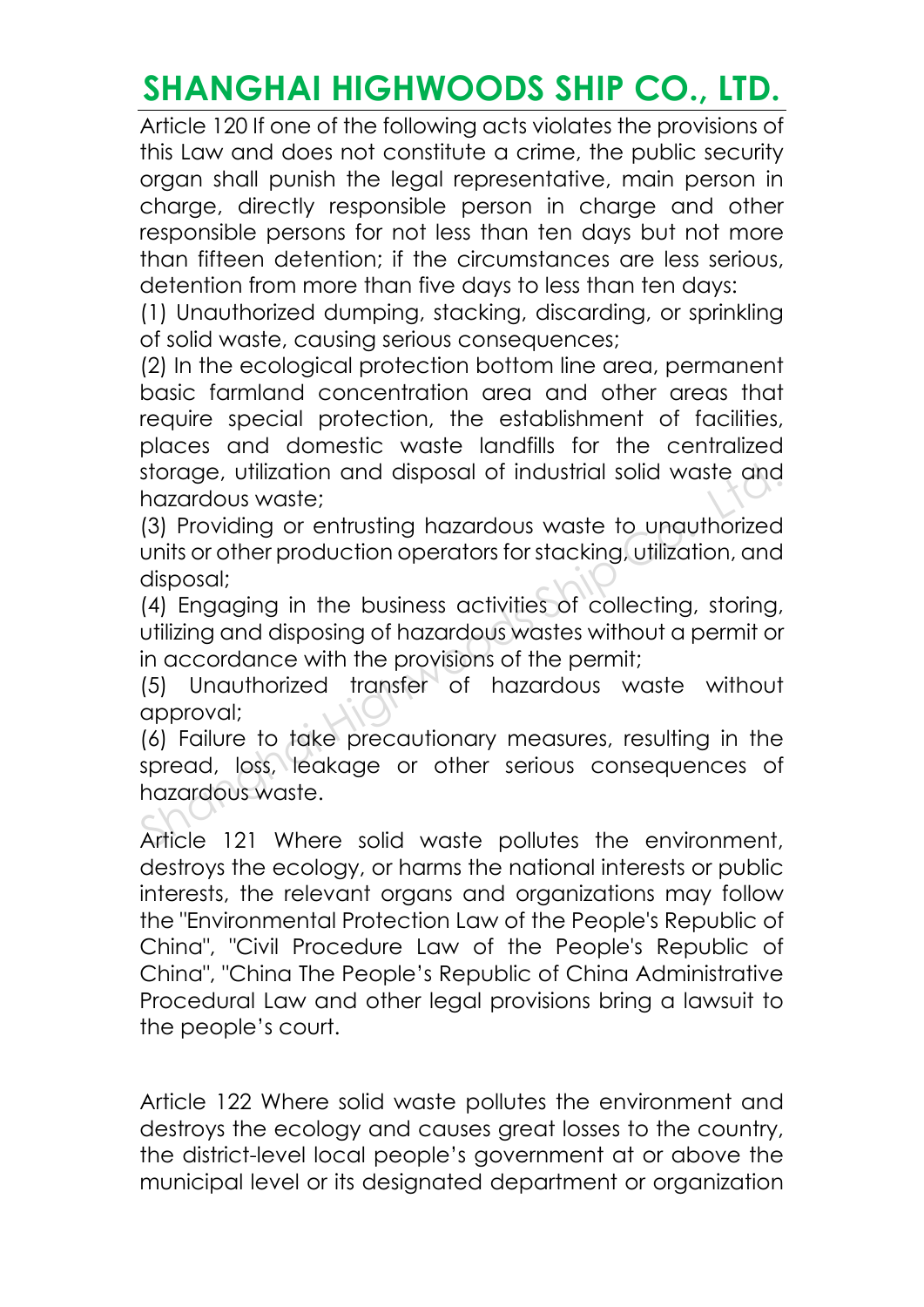shall organize the unit and other units that cause environmental pollution and ecological damage The producers and operators conduct consultations and require them to bear the liability for damages; if the consultations do not reach an agreement, they can file a lawsuit in the people's court.

For the solid wastes that cannot be identified as responsible persons or cannot be returned during the enforcement process, the local people's government at or above the county level shall organize the disposal.

Article 123 If a violation of the provisions of this law constitutes a violation of public security, the public security organize shall impose punishment on public security management according to law; if it constitutes a crime, it shall be investigated for criminal responsibility according to law; and if it causes personal or property damage, it shall bear civil liability in accordance with law.

Article 124 The define of the following terms in this Law:

(1) Solid waste refers to the solid, semi-solid and gaseous articles and substances generated in production, life and other activities that have lost their original use value or have been discarded or abandoned although they have not lost their use value As well as articles and substances included in the management of solid wastes as required by laws and administrative regulations. Unless it is processed harmlessly and complies with compulsory national product quality standards, it will not endanger public health and ecological safety, or it is determined not to be solid waste according to the solid waste identification standards and identification procedures. impose punishment on public security management<br>according to law; if it constitutes a crime, it shall be<br>investigated for criminal responsibility according to law; and if<br>it causes personal or property damage, it shall bea

(2) Industrial solid waste refers to solid waste generated in industrial production activities.

(3) Domestic waste refers to solid waste generated in daily life or activities that provide services for daily life, as well as solid waste deemed to be domestic waste according to laws and administrative regulations.